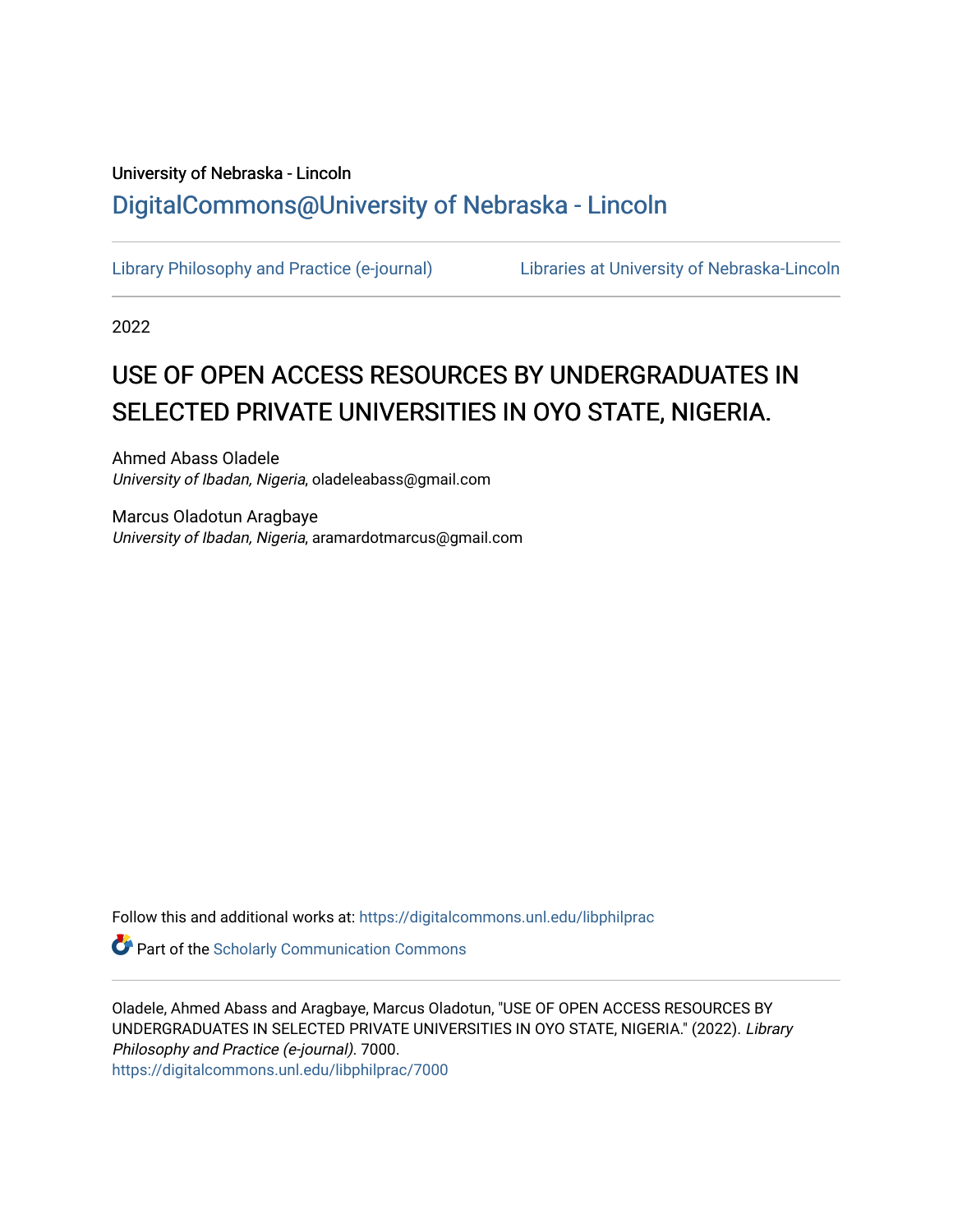#### **USE OF OPEN ACCESS RESOURCES BY UNDERGRADUATES IN SELECTED PRIVATE UNIVERSITIES IN OYO STATE, NIGERIA.**

**Ahmed Abass Oladele University of Ibadan [Oladeleabass@gmail.com](mailto:Oladeleabass@gmail.com) 08073165691**

**&**

**Marcus Oladotun Aragbaye University of Ibadan [aramardotmarcus@gmail.com](mailto:aramardotmarcus@gmail.com) 08134301371**

### **ABSTRACT**

This study looks at the use of open access resources in two private universities in Oyo state, Nigeria. The study adopted a descriptive survey design and a self constructed questionnaire was used as a tool for data gathering. The population of study was comprised of the undergraduate students in undergraduates of Ajayi Crowther University, Oyo, and Lead City University, Ibadan. With the total population of 7,160 but in order to determine the sample size, the multi-stage random technique was used and the final sample size was 234. This study was guided by three objectives. Simple descriptive statistical analysis of frequency counts and percentages was used to analyze the data acquired. The study revealed that the most available open access resources in the selected private universities are open access journal, open courseware and free electronic books and most of the undergraduates used the open access resources occasionally. Also, it was revealed that undergraduate students are confronted with mild challenges against the use of open access resources and some of these challenges include; poor internet connectivity, inconsistent/unreliable electricity supplies, insufficient digital literacy skills and low awareness of the importance of the use of open access resources. The study therefore recommended the need for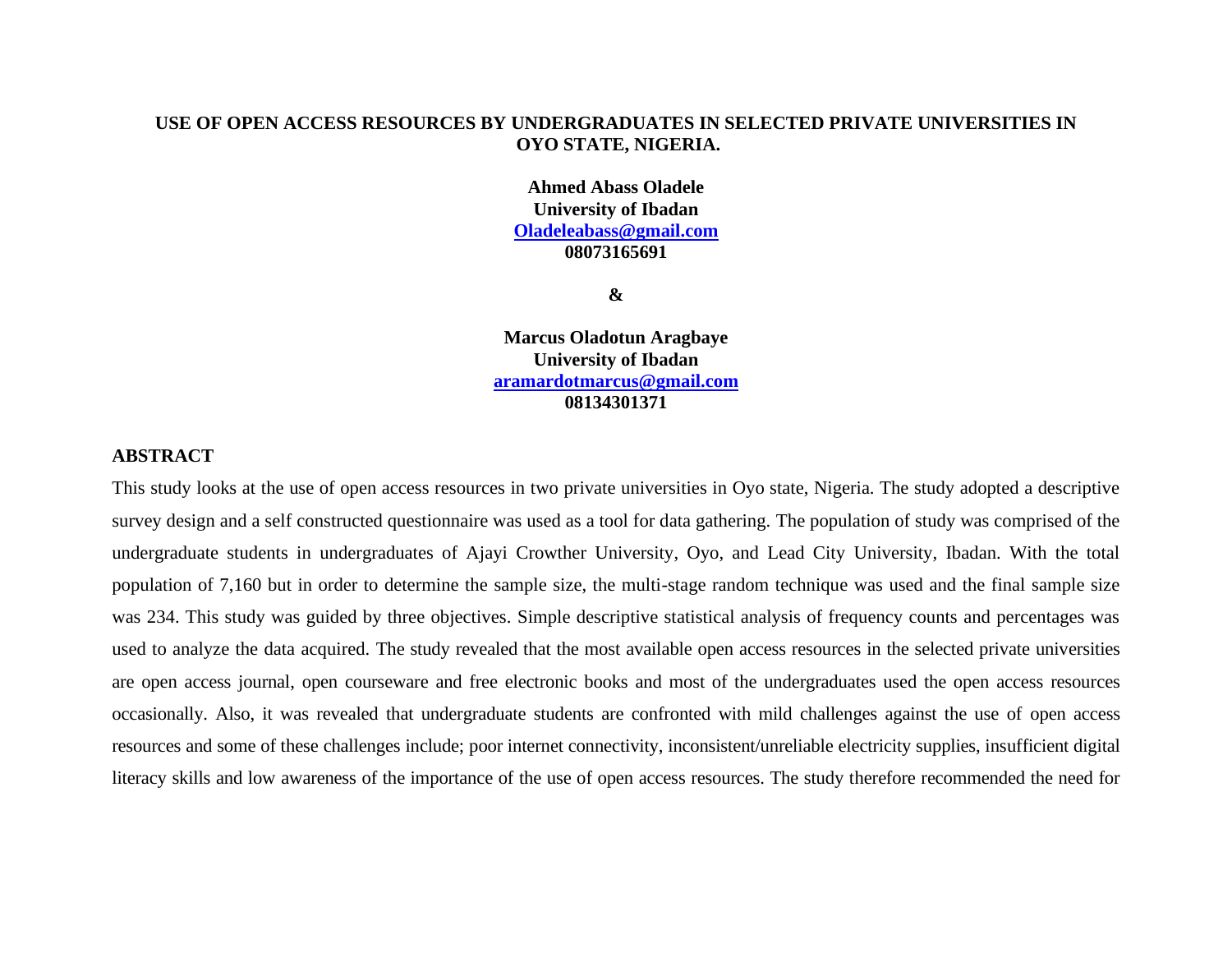university library management to sustain the availability and awareness of open access resources and also to provide alternate source of power supply in order for accessibility.

### **KEYWORDS: Availability, Use of Open Access Resources, OARs, Academic Libraries, Undergraduates.**

#### **INTRODUCTION**

Open access resources (OARs) have been a boon to the academic community all around the world, since they provide multiple benefits and play a significant role in teaching and learning across borders. Until recently, the most popular way of scholarly communication was for academics to publish their findings in books and journals, which were then sold and distributed to academic libraries at a set price by vendors. Due to the cost constraints, this strategy limits the volume of information resources obtained by academic libraries and has an impact on the future use of information resources by the global academic community. Most academic libraries, therefore acquire few information resources due to their dwindling financial resources. Furthermore, commercial publishers' high journal charges have caused academic institutions and libraries to curtail journal subscriptions (Ayeni and Adetoro, 2017). However, the advent of open access resources through ICT has improved the ability of libraries especially academic libraries to provide information resources to their users. Academic libraries now have unhindered access to vast information resources which they do not have before through open access resources. This is because users of open access resources are able to retrieve scholarly materials at no cost because the price of publication has been assumed by another party, usually the author, the author's institution or grant which funded the research.

Open access resources make e-resources available without limits 24 hours a day, seven days a week because they are in the public domain. This platform takes use of the Internet to obtain access to knowledge that was once freely available to anyone. Open access resources include electronic journals, books, Electronic Theses and Dissertations, directories, e-print archives, digital repositories, open education resources, search engines, and blogs, to name a few. These are all academic and research-focused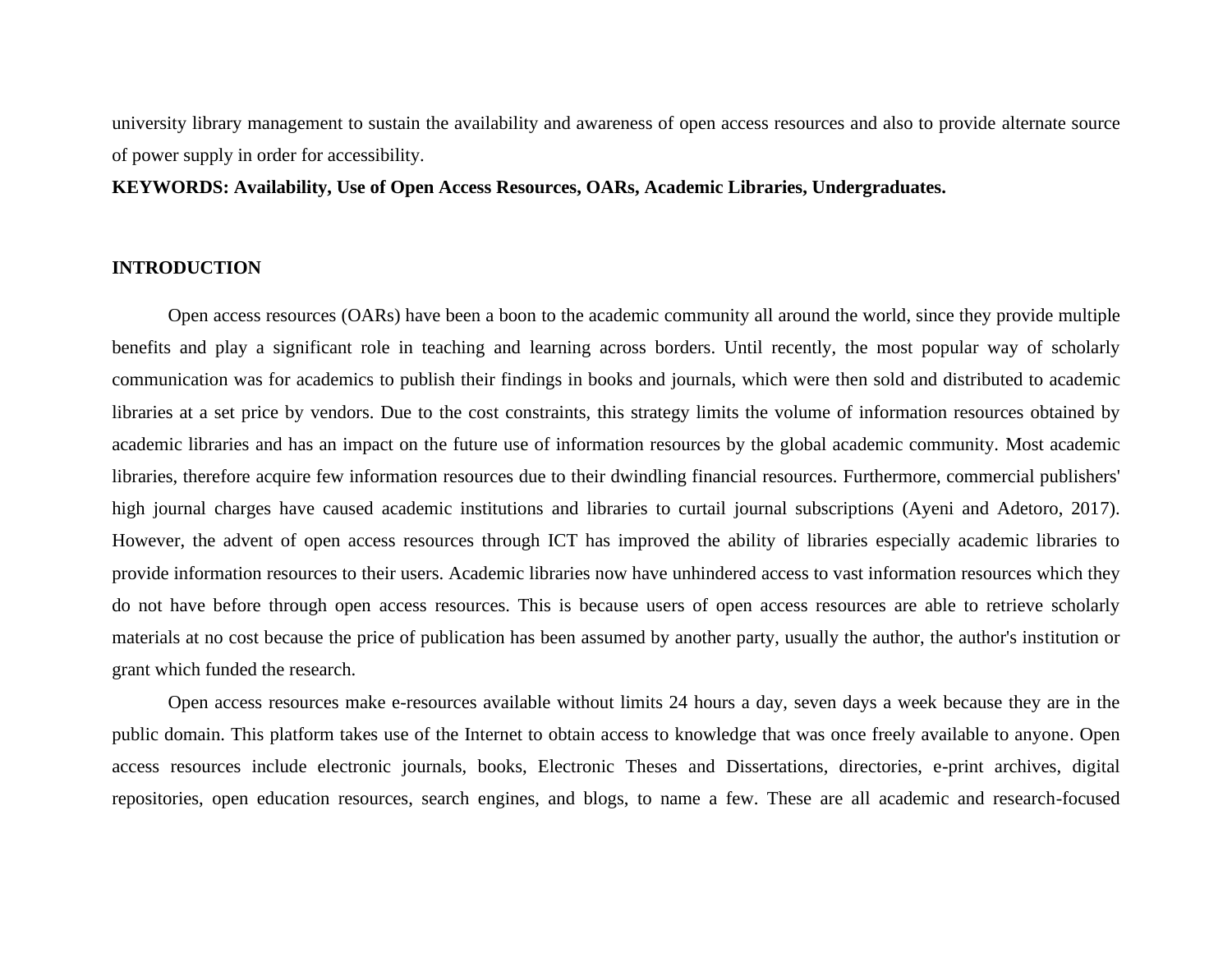resources. Open Access Resources include data and datasets, books and papers, especially scientific research papers. The purpose of this study is to discover how undergraduates in two private universities in Oyo State, Nigeria, use open access resources.

### **LITERATURE REVIEW**

In recent times, numerous studies have examined the use of open access resources by undergraduate students with their respective findings. Veena (2016) conducted a study on the awareness and use of open access resources by undergraduate students of Mangalore University, India. The study revealed that majority of the students in Mangalore University are aware of open access resources and they used these resources to support research work/ projects, and for purpose to update knowledge. Eqbal and Khan (2007) have conducted research on the use of electronic journals by research researchers at Aligarh University's Faculty of Science and Faculty of Engineering. They discovered that the majority of research scholars in the Faculty of Science (67.64 percent) and the Faculty of Engineering (69.23 percent) use Open Access journals for research; however, 35.29 percent in the Faculty of Science and 23.70 percent in the Faculty of Engineering use Open Access journals to update their knowledge and study. Similarly, Stanton and Liew (2012) looked into students' knowledge of and use of open access resources. Interviews and a Web-based survey questionnaire were used to gather information. The majority of interview and survey respondents are aware of and use open access materials, according to the findings. The authors believe that awareness and use of open access resources among students can be further promoted by investigating the effectiveness of different communication channels for promoting open access resources.

Gul, Shah, and Baghwan (2010) conducted a survey study among science and social science students of the University of Kashmir, India, to measure their use of, and perceptions toward, open access resources. The respondents were asked to determine their use of open access resources through online databases available on the library website. Findings showed that 49 percent of the participants used subscribed databases, while 42 percent relied heavily on open access resources. The majority of the social science students (63 percent) were found to be more dependent on open access resources than the science students (29 percent). In the same vein, Kaba and Said (2014) conducted a survey on the use of open access resources in Al Ain University of Science & Technology, Al Ain, United Arab Emirates, the study revealed that majority of respondents (91percent) used at least 1 of the 13 open access resources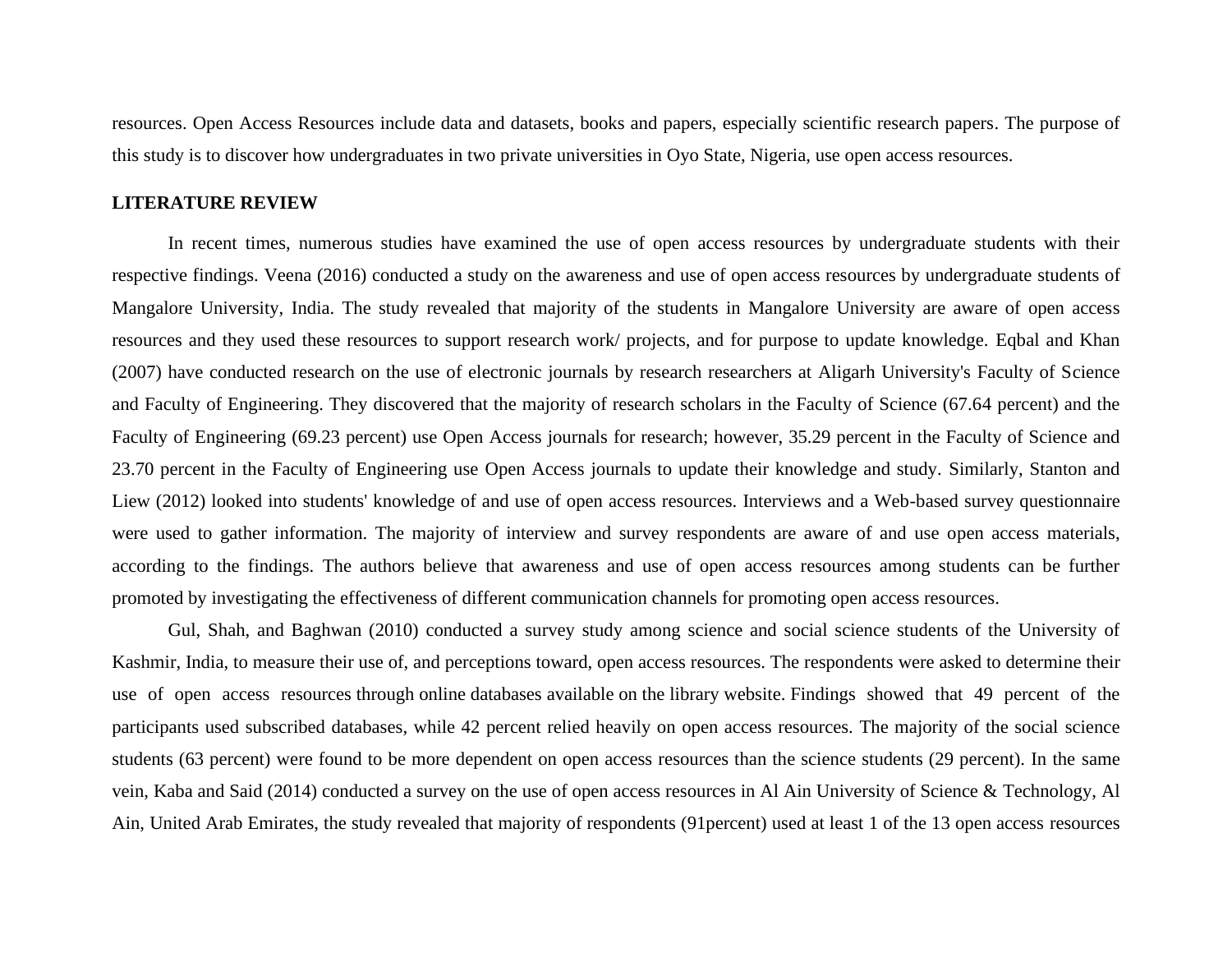listed in the survey questionnaire, including the Directory of OA Journals (DOAJ), Educational Resource and Information Center, digital repositories, Google Scholar, Britannica, International Monetary Fund, Bookworm and Wikipedia.

Sandhu and Daviet (2012) carried out similar survey on the usage of open access materials by engineering students in Punjab, India, and found that nearly two-thirds of the respondents were aware of the benefits and drawbacks of using open access resources. Many respondents stated that they explored using open access materials alongside paid resources, while others stated that open access resources are ideally suited to certain research needs. Others stated that they do not use open access resources since some teachers require students to credit only traditional paid sites. Furthermore, according to Korobili, Tilikidou, and Delistarou (2015), the findings of a user survey conducted at the University of Hong Kong library show that 68.8% of respondents prefer open access journals to 31.2 percent who choose printed journals. These investigations confirmed the appeal of open access resources and their widespread use among undergraduate students in India, the United Arab Emirates, Hong Kong, and other regions of the world.

Chowdappa (2021) also looked into how Bangalore University research scientists used open access academic resources. The study used a survey design technique, with a structure Questionnaire as the primary data collection tool. The majority of research researchers (61.85%) used open access publications, according to the findings. In comparison, only 46.39 percent of research researchers used E-books. The study also discovered that 47.42 percent of research researchers used open access resources on a daily basis, while 30.92 percent used them on a weekly basis. According to the findings, the majority of research scholars (67.01%) used open access scholarly materials for research, while 62.88 percent used them to write publications. The survey shows that of the many types of open access scholarly resources, Bangalore University research scientists use open access journals the most.

In a similar line, Bala, Bansal, and Sharma (2018) investigated the use of open access resources (OARs) by Punjab Agricultural University, Ludhiana researchers. A survey study design was employed to obtain data from the researchers, and a structured questionnaire was used to do so. According to the findings, the vast majority of researchers have access to research articles. E-newspapers are used by 50.60 percent of users, and theses are used by 36.14 percent. 25.30 percent and 19.28 percent of respondents, respectively, use e-books and research reports. Also, it was revealed that 46.99% researchers make use of OARs on daily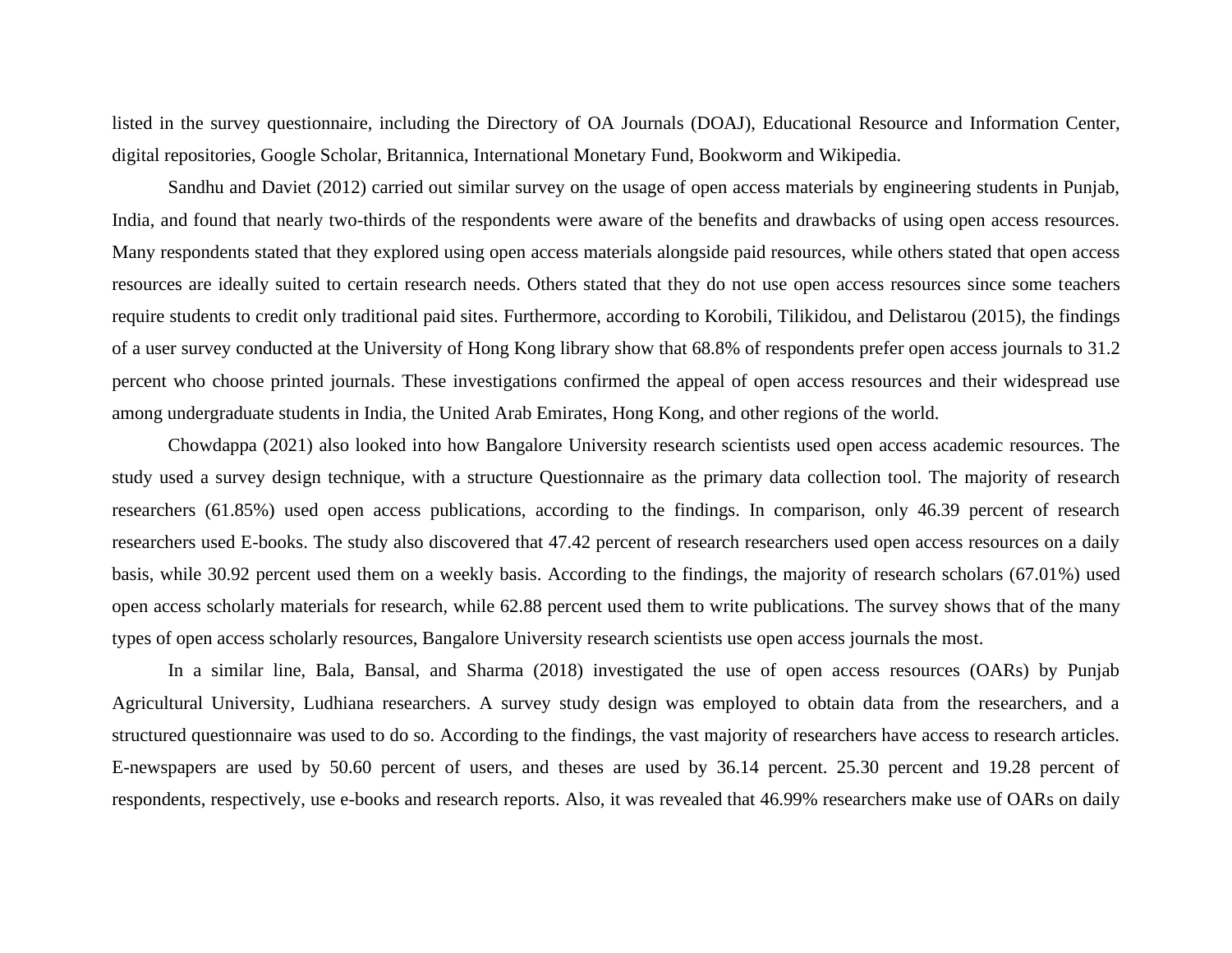basis and 36.14% on weekly basis. Nearly 16.87% users rarely use OARs. It is apparent that the use of OARs is becoming more popular among scholars. According to the report, 37.34 percent of respondents had trouble accessing relevant information, and 31.33 percent can't guarantee the quality of these resources. The information gained from these resources is not always verifiable, according to more than 70% of the researchers. Overabundance of information on the internet, as well as sluggish download speeds, are some of the additional problems that make accessing OARs inconvenient for researchers.

A slew of studies has been undertaken in Nigeria to assess undergraduate students' utilization of open access resources. Mohammed (2013) conducted research on open access academic publications awareness and use among students at Ahmadu Bello University Zaria (ABU), Kaduna State, Nigeria. They discovered that the majority of respondents (91 percent) use open access resources to support their thesis and dissertation projects, 60 percent (63.2 percent) use them to study for exams, 58 percent (61.1 percent) use them to write assignments, and 21 percent (22.1 percent) use them to publish their journal articles. Similarly, Afebuameh, Uzezi, and Pius (2017) investigated the awareness and use of open access journals by Ambrose Alli University, Ekpoma, Edo State, Nigeria LIS undergraduates. The majority of respondents use open access journals to conduct searches for relevant material for projects and seminars, download articles, search for research topics/ideas for projects and seminars, and do bibliographic citation/referencing, according to their findings.

According to a study conducted by Ivwighreghweta and Onoriode (2012) on open access journal awareness and use by LIS students at the University of Ibadan in Nigeria, 83 (59 percent) claimed to have downloaded articles from open access journals, 76 (54 percent) claimed to have published their research works in open access journals, 72 (51 percent) claimed to print out open access journal articles for reading, and 68 (49 percent) claimed to refer to open access journal articles. Citing open access journals (49 percent), transferring open access journal articles to flash drives (47 percent), and reading open access journal articles (77 percent) are some of the other ways LIS postgraduate students use open access journals (55 percent). Toyo (2016) looked on the significance and use of open access publications among Library and Information Science undergraduates at Delta State University in Abraka, Nigeria. 74.4 percent of students utilize open access articles for their course work, and 71.1 percent of respondents use open access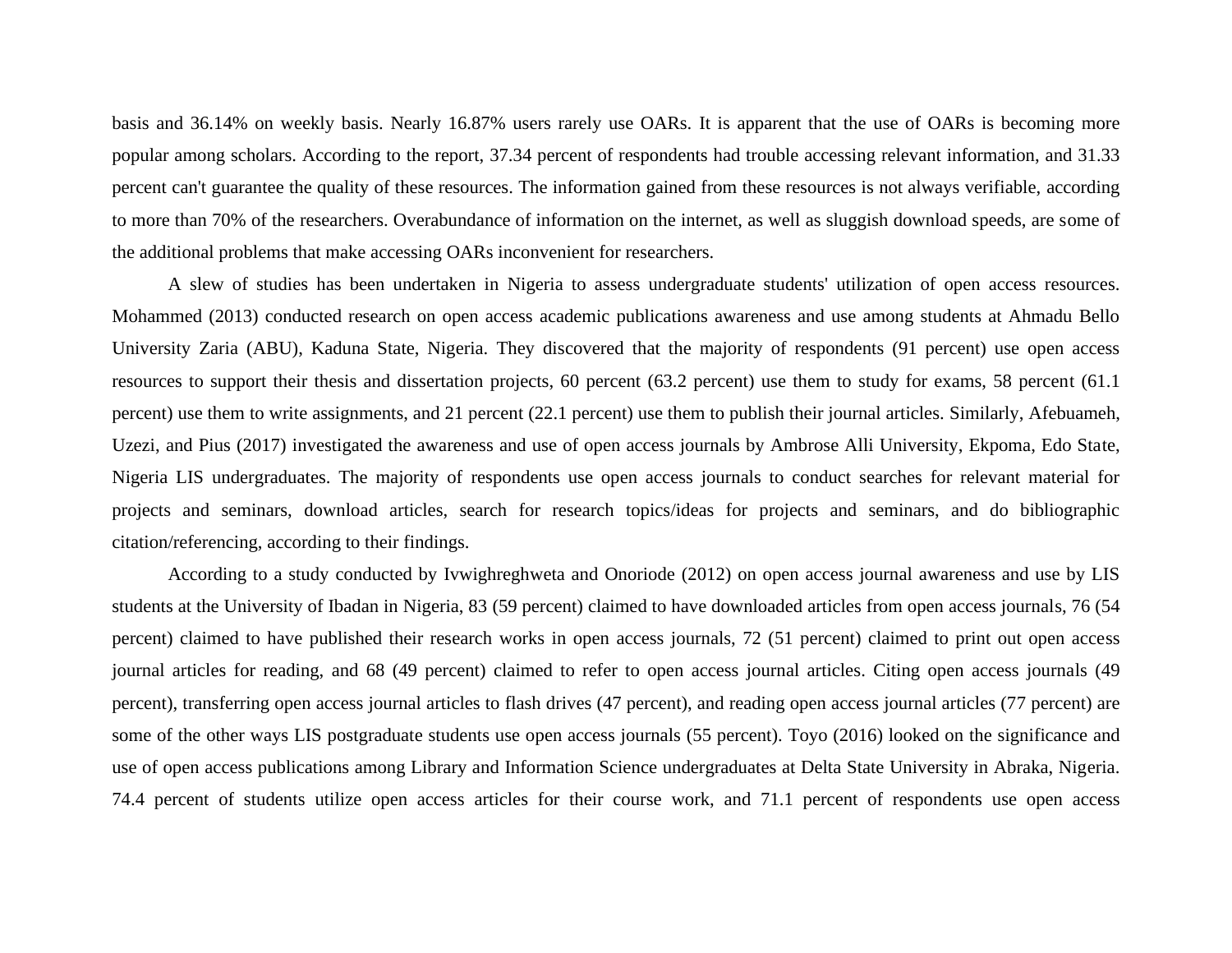publications to update their knowledge, according to the majority of respondents (80.2 percent). Furthermore, more than half of the respondents (58.7%) said they generally get scholarly content from open access sites, and 55.4 percent said they use open access resources to suit their research needs.

In contrast, Christian (2008) found that only 3% of 66 respondents at the University of Lagos were aware of the open access idea, 22.7 percent understood very little about it, and the rest (74 percent) were utterly uninformed of the concept and had never accessed these resources. Similar studies by Ureighe, Oroke and Ekruyota (2006); Ntiamoah-Baidu (2008); Okoye and Ejikeme (2011) found that undergraduate students at Nigerian institutions have limited access to and use of open access resources; variables contributing to this low use include a lack of awareness, adequate skills, and student attitude. Even if open access awareness is acknowledged, undergraduate students' use of it is minimal across Nigeria's universities.

### **Objectives of the study**

- i. Examine the open access resources available for use by undergraduates in private universities in Oyo State, Nigeria.
- ii. Determine the frequency of use of open access resources by undergraduates in the selected private universities in Oyo State, Nigeria.
- iii. Determine the challenges to use of open access resources by undergraduates in the selected private universities in Oyo State, Nigeria.

### **METHODOLOGY**

Descriptive survey research design was used for this study. The population of study was comprised of the undergraduate students in undergraduates of Ajayi Crowther University, Oyo, and Lead City University, Ibadan. Ajayi Crowther University has five faculties; Humanities 542, Social Sciences with 1350 undergraduates, natural sciences, with 1257 undergraduates, management science 1126, and Law with 1044 making a total of 5319 undergraduates. Lead City University consists of four faculties; Science 404, Law 342,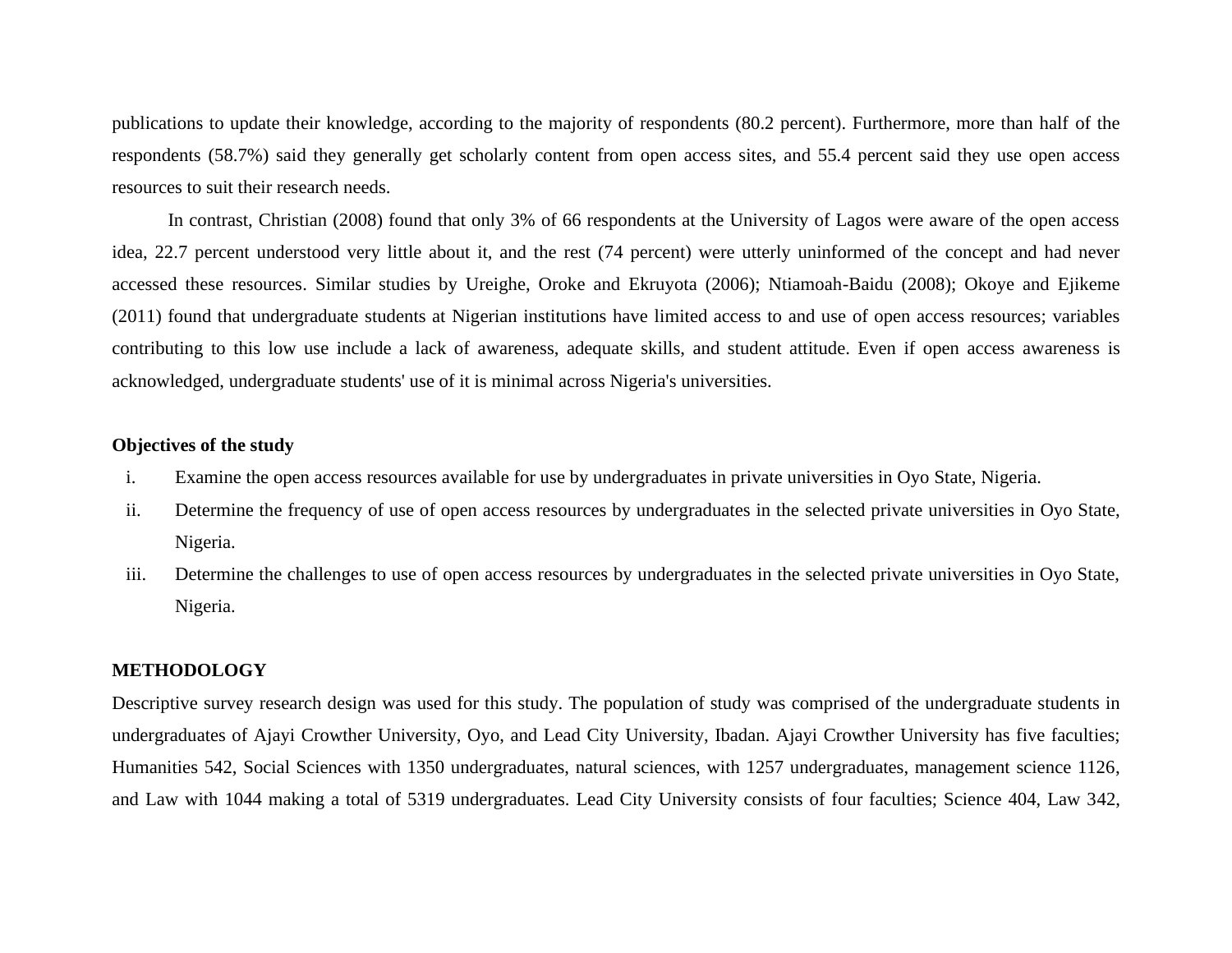Education/ arts 425 and social and Management Science 670, making a total of 1841 undergraduates. Therefore the total population of this study is 7,160.

In order to determine the sample size, the multi-stage random technique was used. At the first stage, three similar faculties in the two Universities were selected for ease of comparison. They are faculties of Humanities/Arts, Natural sciences/Sciences and Social Sciences/Management. The second stage involved the use of 5% sampling fraction to arrive at a sample size of 234.

#### **Sample size for the study**

|                                   | <b>Ajayi Crowther University</b> |                        | Lead city university                  |                               |                                |
|-----------------------------------|----------------------------------|------------------------|---------------------------------------|-------------------------------|--------------------------------|
| <b>Selected Faculties</b>         | <b>Number</b><br>undergraduates  | of Sample size<br>(5%) | <b>Number</b><br>of<br>undergraduates | <b>Sample</b><br>size<br>(5%) | <b>Total</b><br>sample<br>size |
| Sciences                          | 1257                             | 63                     | 404                                   | 20                            | 166                            |
| Arts/Humanities                   | 542                              | 27                     | 425                                   | 22                            | 97                             |
| Social<br>Sciences&<br>Management | 1,350                            | 68                     | 670                                   | 34                            | 202                            |
| <b>TOTAL</b>                      | 3149                             | 158                    | 1499                                  | 76                            | 234                            |

The instrument that was used for data collection is a self-developed questionnaire by the researchers and the analysis of data collected was done with the use of simple descriptive statistical analysis of frequency counts and percentages.

### **DATA ANALYSIS AND INTERPRETATION**

### **Demographic characteristics of the respondents**

Below presents the demographic characteristics of the respondents as follows:

| <b>Variables</b> | Ajayi Crowther University   Lead City University |               |      |               |
|------------------|--------------------------------------------------|---------------|------|---------------|
|                  | Freq                                             | $\frac{0}{0}$ | Frea | $\frac{6}{9}$ |
| <b>Faculties</b> |                                                  |               |      |               |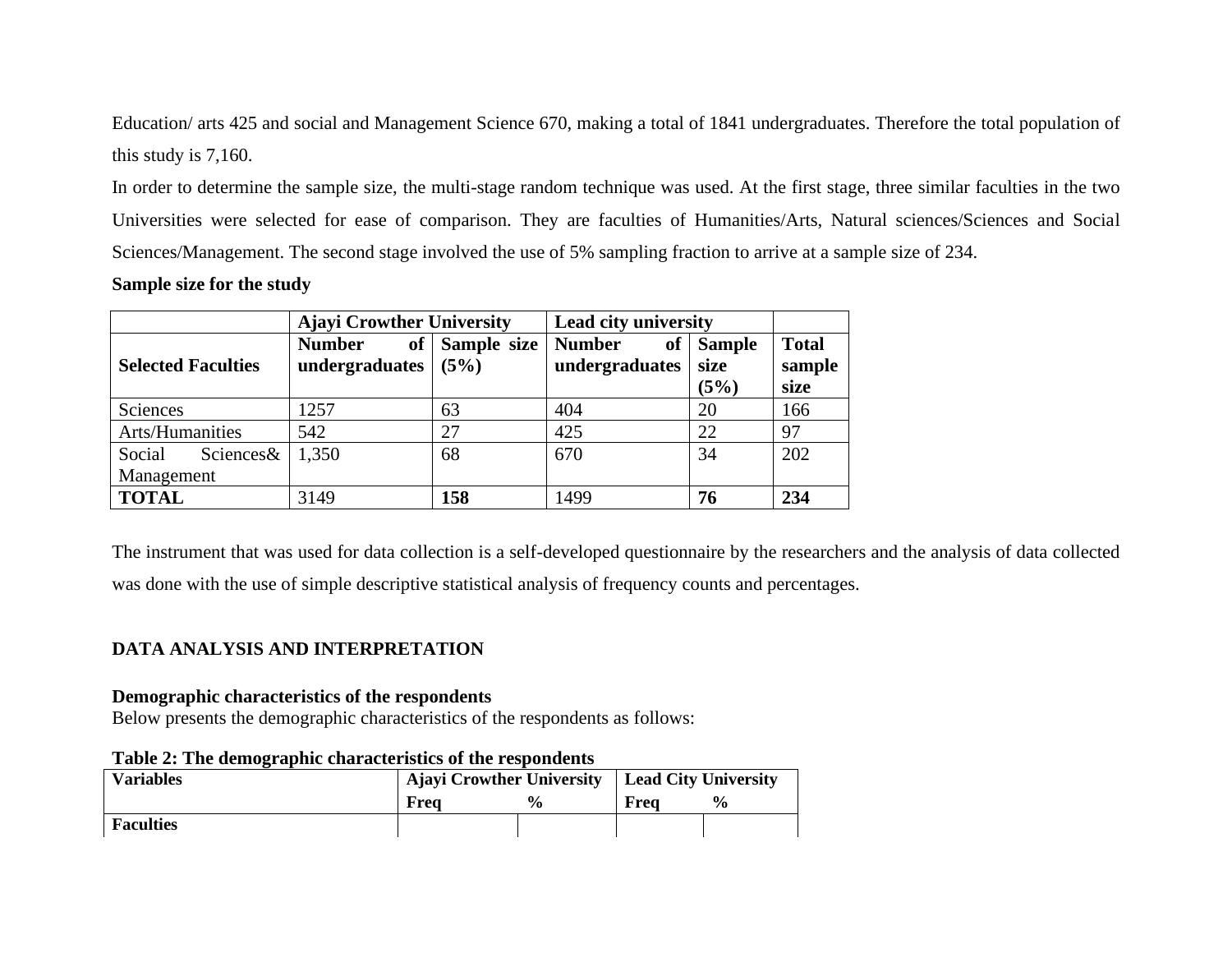| Art/Humanities        | 25  | 16.2%  | 20             | 27.4%  |
|-----------------------|-----|--------|----------------|--------|
| Sciences              | 62  | 40.3%  | 20             | 27.4%  |
| Social Science/Mgt    | 67  | 43.5%  | 33             | 45.2%  |
| Gender                |     |        |                |        |
| Male                  | 39  | 25.3%  | 19             | 26.0%  |
| Female                | 115 | 74.7%  | 54             | 74.0%  |
| Age                   |     |        |                |        |
| $16 - 20$             | 115 | 74.7%  | 55             | 75.3%  |
| $21 - 25$             | 32  | 20.8%  | 15             | 20.5%  |
| $26 - 30$             | 7   | 4.5%   | 3              | 4.1%   |
| <b>Marital status</b> |     |        |                |        |
| Single                | 154 | 100.0% | 73             | 100.0% |
| Level of study        |     |        |                |        |
| 100                   | 113 | 73.4%  | 58             | 79.5%  |
| 200                   | 10  | 6.5%   | $\overline{4}$ | 5.5%   |
| 300                   | 9   | 5.8%   | 3              | 4.1%   |
| 400                   | 22  | 14.3%  | 8              | 11.0%  |

#### **N = 227**

Results in Table 2 showed that 154(67.8%) of the respondents that participated in the study were undergraduates of Ajayi Crowther university while the remaining 73(32.2%) were from Lead City University. Majority of the respondents 67(43.5% ) in ACU and 33 (45.2%) in LCU were in Social Science/ Management. By their gender, most of the respondents 115 (74.7%) in ACU and 54 (74.0%) in LCU were females. In addition, a significant number of the respondents 115 (74.7%) in ACU and 55 (75.3%) in LCU were between 16 - 20years of age and the least 7 (4.5%) in ACU and 3 (4.1%) in LCU noted that they were between 26-30years of age. Findings also showed that that all the respondents in the two universities 154 (100%) in ACU and 73 (100%) in LCU were single. Most of the undergraduates that participated in the study were 100 level 113 (73.4%) in ACU and 58 (79.5%) in LCU, while the least 9 (5.8%) in ACU and 3 (4.1%) in LCU were in 300 level.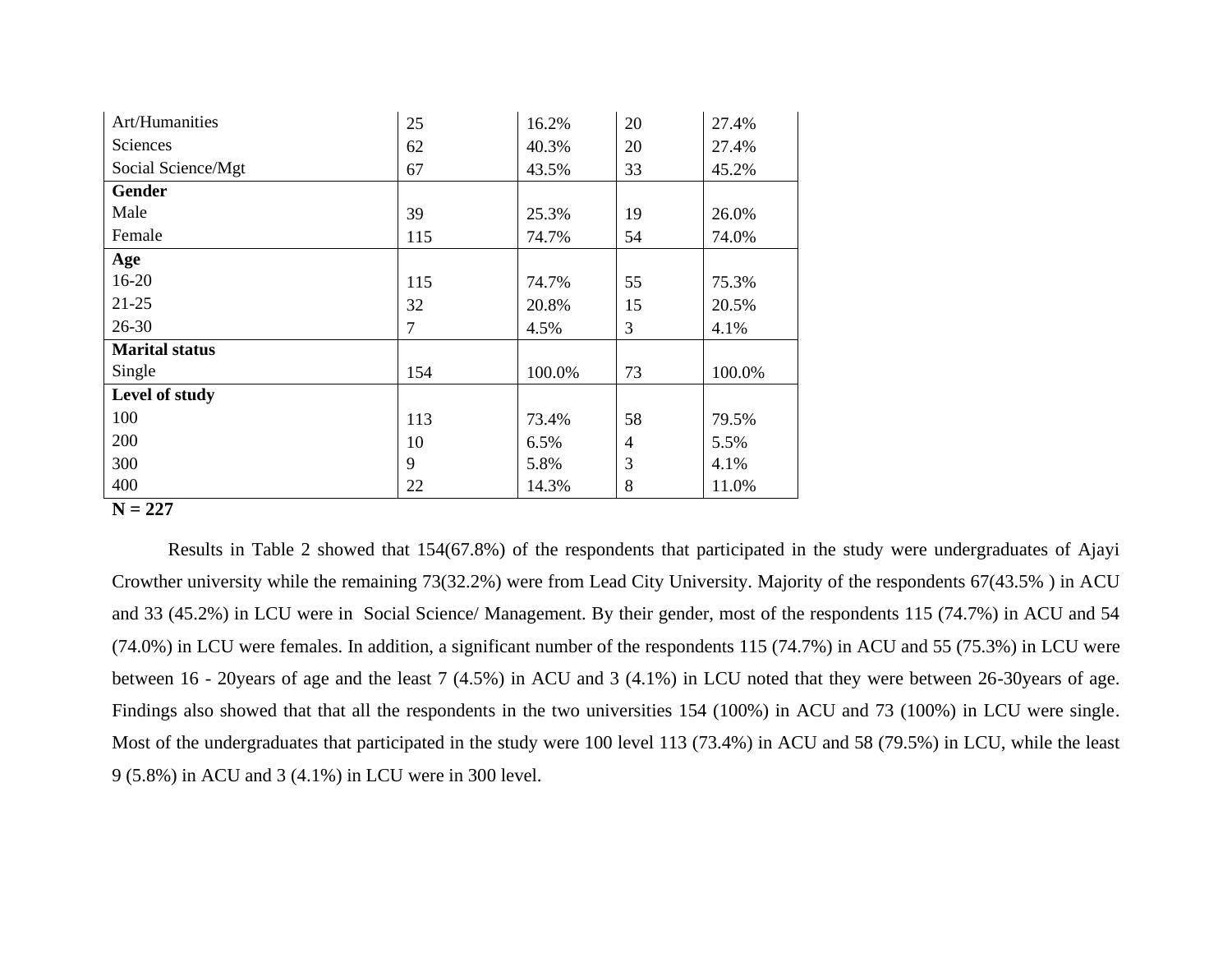#### **Answers to research questions**

### **Research question one: What are the open access resources available for use by undergraduate students in Nigerian private universities?**

Table 3a and b presents results on the open access resources available for use by the respondents in ACU and LCU. Findings showed that in the three faculties in both universities the prominent open access resources available for use are ACU: Open Access journals (mean= 4.20) in Arts/Humanities, (mean=4.21) in sciences and (mean=4.45) in social sciences and management; Open Course ware (mean=3.92) in Arts/Humanities, (mean=4.03) in sciences and (mean=4.18) in social sciences and management; and free electronics books, (mean=3.76) in Arts/Humanities, (mean=3.810 in sciences and (mean=4.060 in social sciences and management.

Furthermore, in LCU, open access journals were the most available across all faculties (mean=4.50) in Arts/Humanities, (mean=4.50) in Sciences and (mean=4.48) in Social sciences and management. The second most prominent open access resources was Open Courseware (mean=4.20) in Arts/Humanities, (mean=4.25) in sciences and (mean=4.18) in social sciences and management. While the third most available open access resources were free electronic books (mean=4.00) in Arts/Humanities, (mean=4.00) in sciences and (mean=4.03) in Social sciences and Management. Thus it can be concluded that the most available open access resources in the two universities are open access journal, open courseware and free electronic books.

### **Research question two: What is the frequency of use of open access resources by undergraduates in selected private universities?**

Table 4a and b presented results on the frequency of use of open access resources by the respondents. Findings revealed that most of the undergraduates used the open access resources at different frequencies. However, most of the respondents in ACU 15 (60%) in Arts and Humanities, 45 (72.0%) in Sciences, 43 (64.2%) in Social Sciences and Management used the open access journals occasionally. Similarly, open access courseware was used occasionally by majority of the respondents 12(48.0%) in Arts and Humanities, 31(50.0%) in Sciences and 37(55.2%) in Social sciences and Management.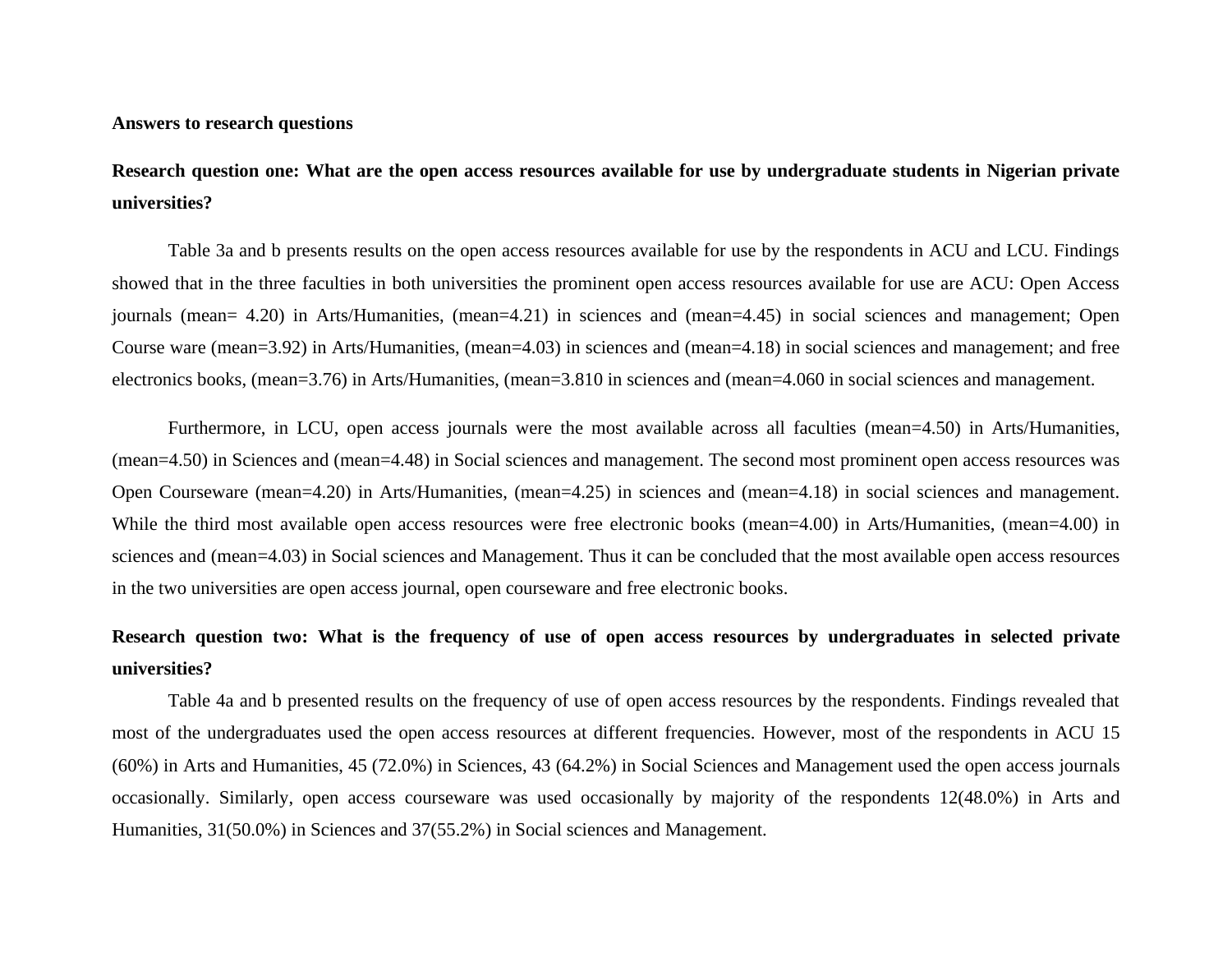The same pattern of result was also discovered in LCU; as the respondents 14 (70%) in Arts and Humanities, 14 (70.0%) in Sciences, 22 (73.0%) in Social Sciences and Management used the open access journals occasionally. Similarly, open access courseware was used occasionally by most of the respondents 11(55.0%) in Arts and Humanities, 11(55.0%) in Sciences and 17(56.7%) in Social sciences and Management. Thus it can be concluded that undergraduates in both universities make use of open access resources occasionally.

### **Research question three: What are the challenges to the use of open access resources by undergraduate students in the selected private universities?**

The challenges associated with the use of open access resources by the respondents in the two universities were presented in table 5a and b. Findings in ACU showed that poor internet connectivity; (mean=3.24) in Arts/Humanities, (mean=3.27) in Sciences and (mean=3.28) in Social Sciences/ Management; and inconsistent power supply (mean=3.12) in Arts/Humanities and (mean=2.97) were the prominent challenges hindering the use of open access resources by the respondents.

Similarly, the same pattern of results was witnessed in LCU as most of the respondents (mean=3.25) in Arts/Humanities, (mean=3.25) in Sciences and (mean=3.21) in Social Sciences/Management affirmed that poor internet connectivity was a challenge. In addition, inconsistent power supply also hindered the use of open access resources by the undergraduates as indicated by (mean=2.90) in Arts/Humanities, (mean=2.90) in Sciences and (mean=2.82) in Social Sciences/Management. Therefore, poor internet connectivity and inconsistent power supply were the most prominent challenges faced by undergraduates in the use of open access resources in the two universities.

#### **Discussion of the findings**

**Research question one: What are the open access resources available for use by undergraduate students in Nigerian private universities?**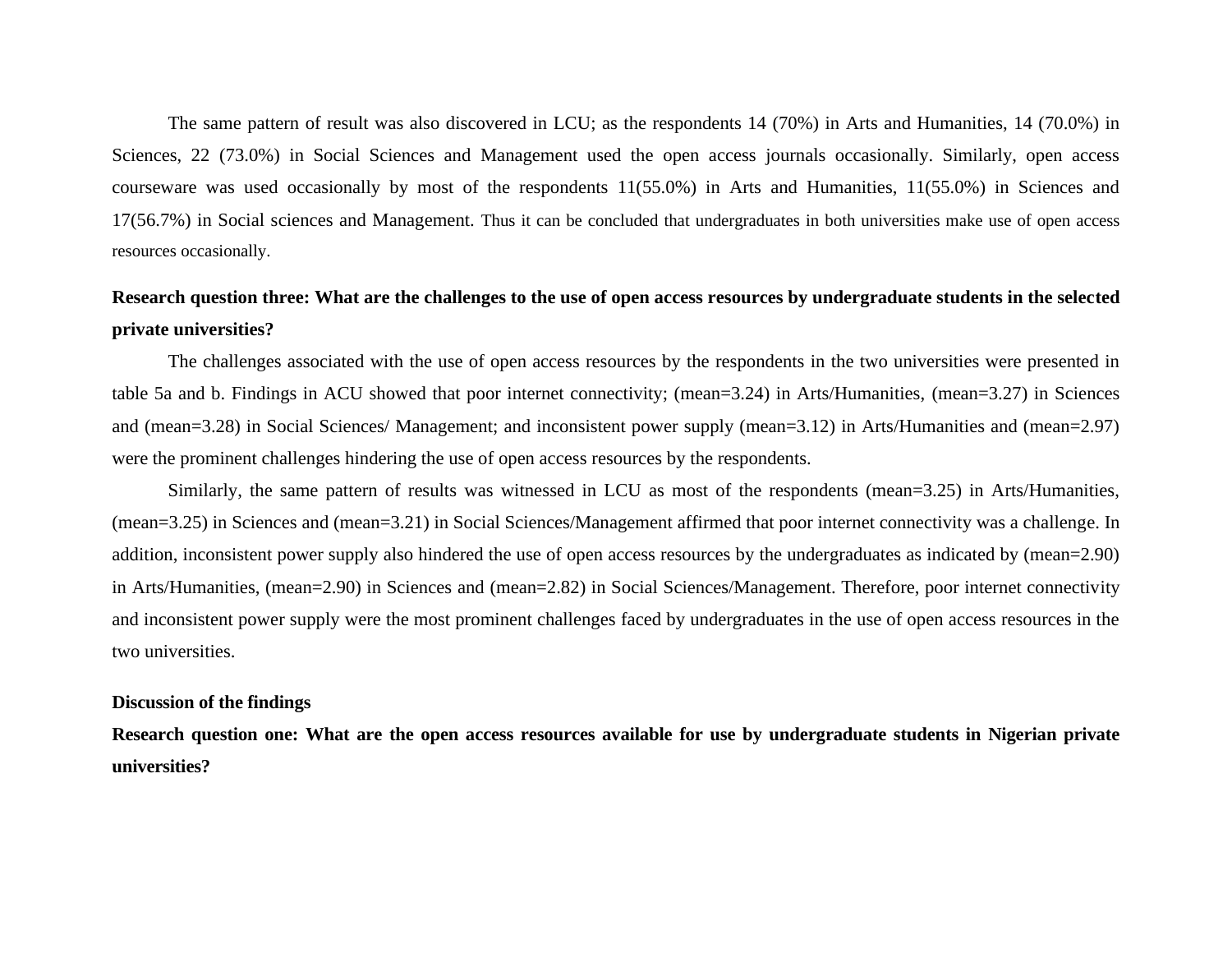Findings from this study revealed that the most available open access resources are open access journal, open courseware and free electronic books. This might be because those are the most known open access resources that undergraduates are familiar with. This result is corroborated by the findings of Veena (2016) who conducted a study on the awareness and use of open access resources by undergraduate students of Mangalore University, India. The study found that majority of the students in Mangalore University are aware of open access resources and they used these resources to support research work/ projects, and for purpose to update knowledge. Also, the finding of Stanton and Liew (2012) who investigated students' awareness and use of open access resources helped to support the finding of this study. Their findings showed that the majority of interview and survey respondents are aware and use open access resources very well.

### **Research question two: What is the frequency of use of open access resources by undergraduates in the selected private universities in Oyo State, Nigeria?**

Most of the undergraduates used the open access resources occasionally. This could be because these students used the resources only when the need arises. This gives assertation to a study carried out by Christian (2008) where it was revealed that only 3 percent of 66 respondents at the University of Lagos were aware of the open access concept, 22.7 percent others knew very little about it and a majority (74 percent) of the respondents were completely unaware of open access and never used these resources. Similar studies by Ureighe, Oroke and Ekruyota (2006); Ntiamoah-Baidu (2008); Okoye and Ejikeme (2011) found that access to and use of open access resources by undergraduate students in Nigerian universities is still low.

### **Research question three: What are the challenges to the use of open access resources by undergraduates in the selected private universities?**

Findings from this study further revealed that undergraduate students are confronted with mild (not too serious) challenges against the use of open access resources. Some of these challenges include; poor internet connectivity, inconsistent/unreliable electricity supplies, insufficient digital literacy skills and low awareness of the importance of the use of open access resources. This finding is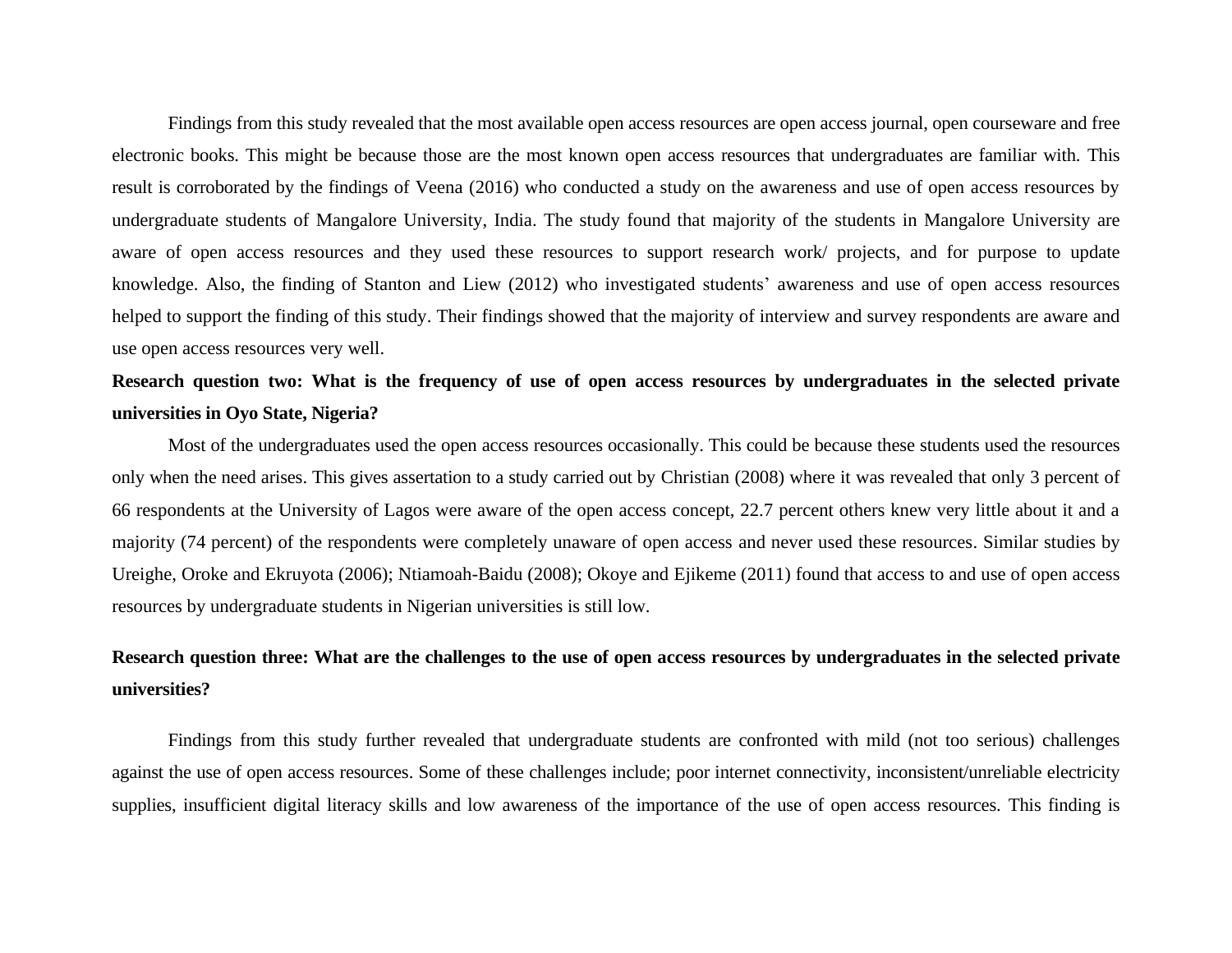supported by the views of Ivwighreghweta and Onoriode (2012), who posited through their findings that the most prevalent constraints to the use of open access resources by undergraduate students include inadequate online scholarly communication skills, lack of awareness of open access resources, and poor internet connectivity. This is similar to the findings of Dulle (2011) who expressed that one of the barriers hindering the use of open access journals is lack of open access awareness and lack of formal training programs targeted at students in the respective universities which will likely contribute to their less effective usage of open access journals. They both maintained that inadequate skills could hinder the effective usage of open access resources by undergraduate students.

#### **Conclusion**

Open access resources are key information resources that undergraduates utilize for research and learning. There is no doubt that the use of open access resources is increasing as a result of its easy availability and convenience for users. Given the advantages of open access resources for users and the lack of funding in libraries to buy and subscribe to library resources, it is advised that open access publication be given greater priority. Furthermore, undergraduates should be taught how to get the most out of OARs and how to manage a large amount of information while avoiding plagiarism.

### **Recommendations**

Arising from the conclusion and findings of this study, the following recommendations are made:

- 1. There is need for the university library management to sustain the availability of open access journals, open courseware and free electronic books through regular subscription to open access resources.
- 2. In order to sustain the high level of digital literacy skills the university library management should ensure and put in place training and capacity building workshops to expose them to current competencies in the areas of digital literacy skills.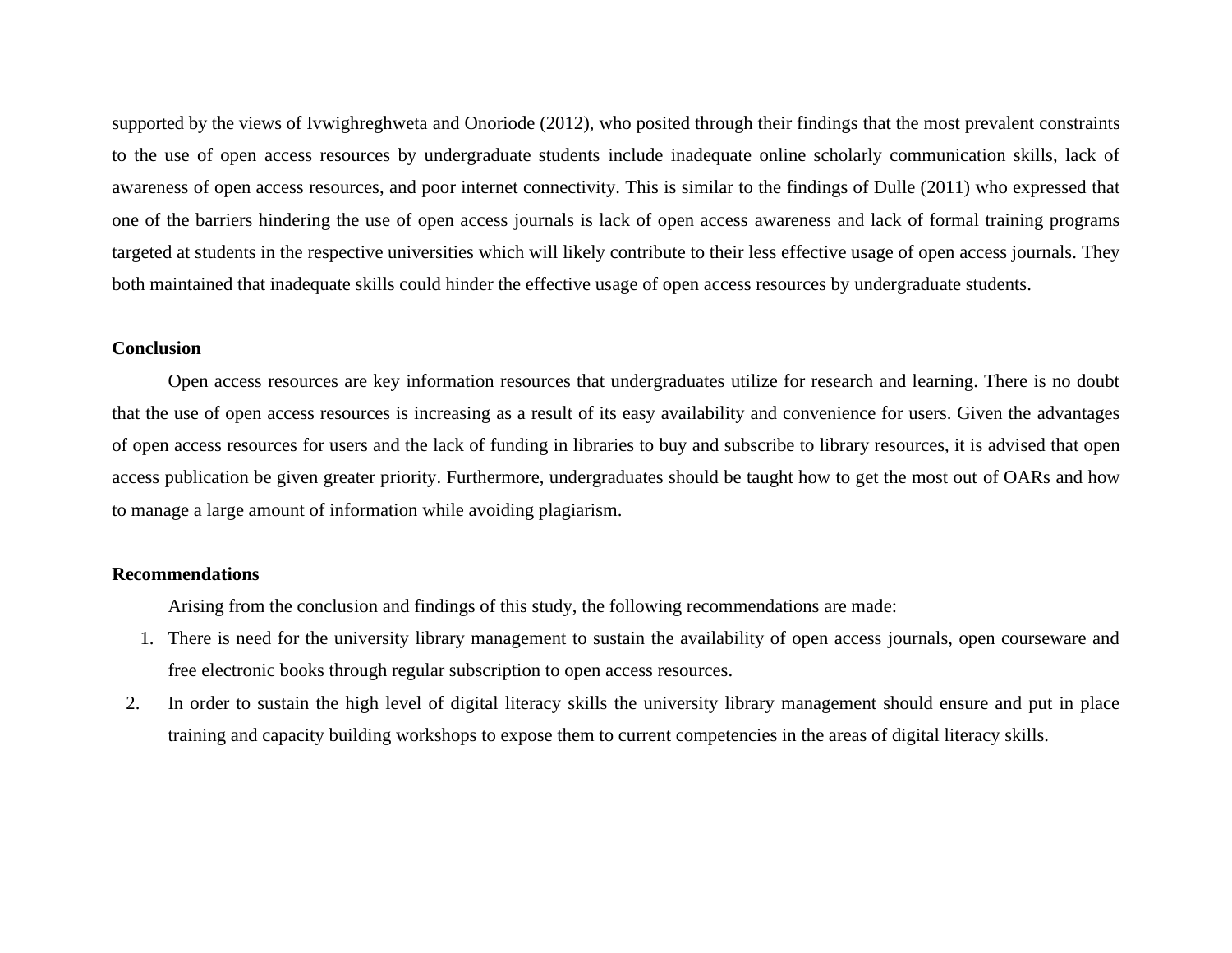- 3. The university management should provide for alternate source of power supply like solar inverter, and generator as opposed to the total reliability on the public power supply. In addition, the university management should ensure that the internet service provider is effective so as to enhance the use of open access resources by the students.
- 4. University administrators should endeavour to come up with measures like plagiarism tests that could ensure strict compliance and check against unethical use of the available open access resources.

### **REFERENCES**

- Afebuameh, A. J., & Pius, A. (2017). Awareness and use of open access journals by LIS undergraduates in Ambrose Alli University, Ekpoma. Greener Journal of Educational Research, 7(3), 21-27.
- Ayeni, P. O., & Adetoro, N. (2017). Growth of predatory open access journals: implication for quality assurance in library and information science research. Library Hi Tech News.
- Bala, S., Bansal, S., & Sharma, Y. (2018). Awareness of open access resources among the researchers of Punjab Agricultural University, Ludhiana. International Journal of Library Information Network and Knowledge, 3(1), 139-145.
- [Chowdappa](https://digitalcommons.unl.edu/do/search/?q=author_lname%3A%22V%22%20author_fname%3A%22chowdappa%22&start=0&context=52045) V (2021). Open Access Scholarly Resources: [Awareness](https://digitalcommons.unl.edu/cgi/viewcontent.cgi?article=12286&context=libphilprac) and Use among Research Scholars. Library [Philosophy](https://digitalcommons.unl.edu/libphilprac) and Practice - [Electronic](https://digitalcommons.unl.edu/libphilprac) Journal.
- Christian, G. E. (2008). Open access Initiative and the Developing World. African Journal of Library, Archives and Information Science,  $18(2)$ :  $1 - 17$ .
- Eqbal, M., & Khan, A. S. (2007, November). Use of electronic journals by the research scholars of faculty of science and faculty of engineering. In Proceedings of National Convention on Knowledge, Library and Information Networking 2007 (pp. 309-319).
- Gul, S., Shah, T. A., & Baghwan, T. A. (2010, March). Culture of open access in the University of Kashmir: a researcher's viewpoint. In Aslib Proceedings. Emerald Group Publishing Limited.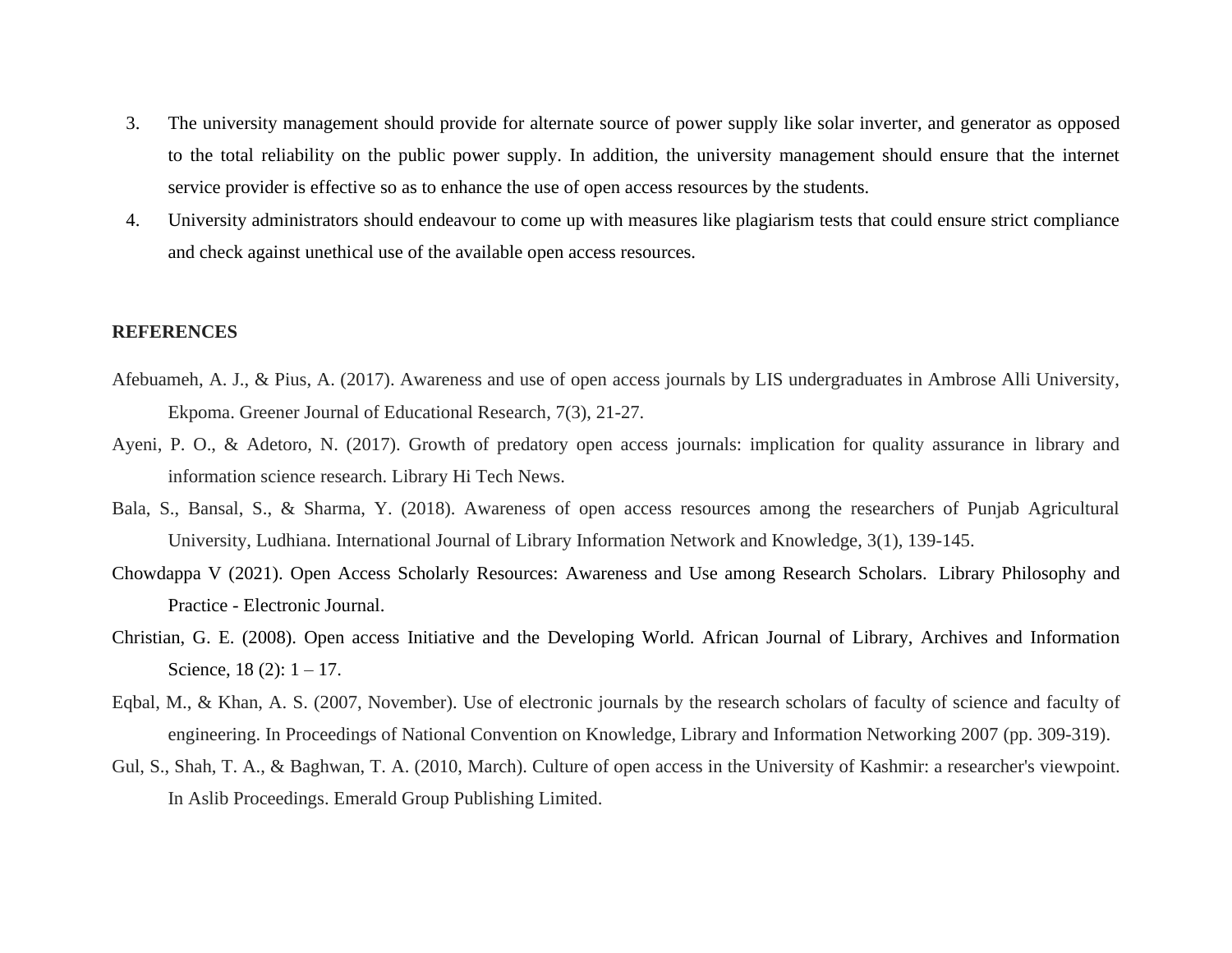- Ivwighreghweta, O., & Onoriode, O. K. (2012). Use of open access journals by lecturers at Western Delta University, Oghara, Nigeria. Library philosophy and practice.
- Kaba, A., & Said, R. (2014). Bridging the digital divide through ICT: A comparative study of countries of the Gulf Cooperation Council, ASEAN and other Arab countries. Information Development, 30(4), 358-365.
- Mohammed, A. (2013). Awareness and use of open access scholarly publications by postgraduate students of faculty of science in Ahmadu Bello University Zaria (ABU), Kaduna State, Nigeria. Samaru Journal of Information Studies, 13(1-2), 61-68.
- Nosakhere, A. S.,& Abdelwahid, M. A. 2014.Open Access Resources for Academic Libraries in Africa: Selection and Evaluation. Lyon: IFLA 2014. <http://creativecommons.org/licenses/by/3.0/>
- Singh, H., & Jal, D. A. V. I. E. T. (2012). Use of open access resources by the engineering students of Punjab (India). International Journal of Library and Information Science, 4(1), 10-15.
- Stanton, K. V., & Liew, C. L. (2012). Open Access Theses in Institutional Repositories: An Exploratory Study of the Perceptions of Doctoral Students. Information Research: An International Electronic Journal, 16(4), n4.
- Toyo, O. D.,(2016). The Relevance of the Use of Open Access Publications by Undergraduates of Library and Information Science in Delta State University, Abraka. International Journal of Education and Evaluation, 2(2): 66-78.
- Upadhyay, N. & Chakraborty, H.K. (2008) Online journals and databases: a study of use and awareness among academics at main library, I.T., B.H.U. 6th International CALIBER, University of Allahabad, Allahabad. February 28-29 & March 1: 648655.
- Utulu, S. & Bolarinwa, O. (2009). Open Access Publications Initiatives Adoption by Nigeria Academics.Library Review, 59(9): 660- 669.
- Veena, G. (2016). Role of Open Access Digital Repositories (OADR) on Information Seeking Behavior among Research Scholars: A study. Journal of Library & Information Science, 6(2).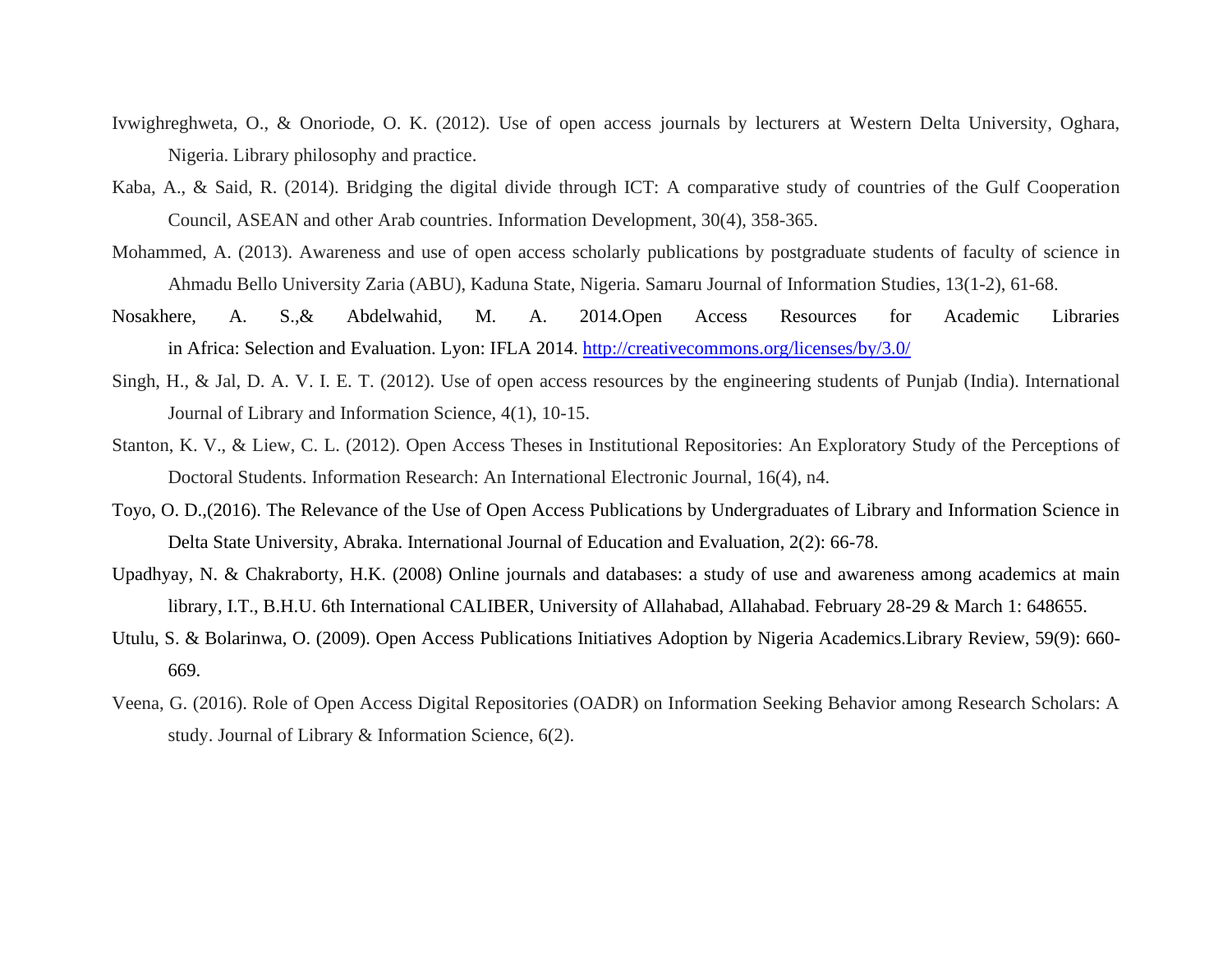|                | <b>Faculties</b>               | <b>Arts/Humanities</b> |                |                |                |                |                | <b>Sciences</b> |       |       |                |                |                |       | <b>Social Science/Mgt</b> |       |               |                |                |
|----------------|--------------------------------|------------------------|----------------|----------------|----------------|----------------|----------------|-----------------|-------|-------|----------------|----------------|----------------|-------|---------------------------|-------|---------------|----------------|----------------|
| S/N            | <b>Items</b>                   | VRA                    | RA             | A              | <b>NRA</b>     | <b>NA</b>      | $\overline{x}$ | VRA             | RA    | A     | <b>NRA</b>     | <b>NA</b>      | $\overline{x}$ | VRA   | RA                        | A     | <b>NRA</b>    | <b>NA</b>      | $\overline{x}$ |
|                |                                |                        |                |                |                |                | S.Dev          |                 |       |       |                |                | S.Dev          |       |                           |       |               |                | S.Dev          |
| $\perp$ .      | Open<br>access<br>journals     | 12                     | $\overline{ }$ | 5              |                | $\Omega$       | 4.20           | 32              | 15    | 11    | $\overline{4}$ | $\theta$       | 4.21           | 43    | 16                        | 3     |               | $\Omega$       | 4.45           |
|                |                                | 48.0%                  | 28.0%          | 20.0%          | 4.0%           | 0.0%           | .913           | 51.6%           | 24.2% | 17.7% | 6.5%           | 0.0%           | .960           | 64.2% | 23.9%                     | 4.5%  | 7.5%          | 0.0%           | .892           |
| $\overline{2}$ | Open courseware                | 6                      | 11             | 8              | $\Omega$       | $\Omega$       | 3.92           | 20              | 27    | 13    |                |                | 4.03           | 26    | 27                        | 14    | $\Omega$      | $\Omega$       | 4.18           |
|                |                                | 24.0%                  | 44.0%          | 32.0%          | 0.0%           | 0.0%           | .759           | 32.3%           | 43.5% | 21.0% | 1.6%           | 1.6%           | .868           | 38.8% | 40.3%                     | 20.9% | $0.0\%$       | 0.0%           | .752           |
| $\overline{3}$ | Free<br>electronic<br>books    | $\mathbf Q$            |                | 5              | 2              | $\overline{2}$ | 3.76           | 22              | 14    | 21    | $\overline{2}$ | 3              | 3.81           | 29    | 16                        | 19    | 3             | $\Omega$       | 4.06           |
|                |                                | 36.0%                  | 28.0%          | 20.0%          | 8.0%           | 8.0%           | 1.268          | 35.5%           | 22.6% | 33.9% | 3.2%           | 4.8%           | 1.099          | 43.3% | 23.9%                     | 28.4% | 4.5%          | 0.0%           | .952           |
| $\overline{A}$ | Open access image<br>portal    | 6                      | 12             | $\overline{2}$ | $\overline{4}$ |                | 3.72           | 14              | 28    | 9     | $\mathbf{r}$   | $\overline{4}$ | 3.81           | 15    | 38                        | 8     | 6             | $\overline{0}$ | 3.73           |
|                |                                | 24.0%                  | 48.0%          | 8.0%           | 16.0%          | 4.0%           | 1.137          | 22.6%           | 45.2% | 14.5% | 11.3%          | 6.5%           | 1.114          | 22.4% | 56.7%                     | 11.9% | 9.0%          | 0.0%           | 1.067          |
| 5              | Open<br>access<br>databases    | 6                      | 6              | 9              | $\overline{4}$ | 6              | 3.60           | 20              | 21    | 11    | 9              |                | 3.66           | 19    | 23                        | 13    | 12            | $\Omega$       | 3.72           |
|                |                                | 24.0%                  | 24.0%          | 36.0%          | 16.0%          | 24.0%          | 1.118          | 32.3%           | 33.9% | 17.7% | 14.5%          | 1.6%           | 1.144          | 28.4% | 34.3%                     | 19.4% | 17.9%         | 0.0%           | 1.204          |
| 6              | Open<br>access<br>repositories | 6                      | $\overline{ }$ | 6              | $\overline{4}$ | $\overline{2}$ | 3.44           | 10              | 19    | 15    | 9              | 9              | 3.19           | 20    | 20                        | 13    | $\mathcal{R}$ | 11             | 3.52           |
|                |                                | 24.0%                  | 28.0%          | 24.0%          | 16.0%          | 8.0%           | 1.261          | 16.1%           | 30.6% | 24.2% | 14.5%          | 14.5%          | 1.291          | 29.9% | 29.9%                     | 19.4% | 4.5%          | 16.4%          | 1.397          |

### **Table 3(a): Availability of open access resources to undergraduates of Ajayi Crowther University**

**Key: VRA= Very Readily Available; RA=Readily Available; A=Available; NRA=Not Readily Available; NA=Not Available;**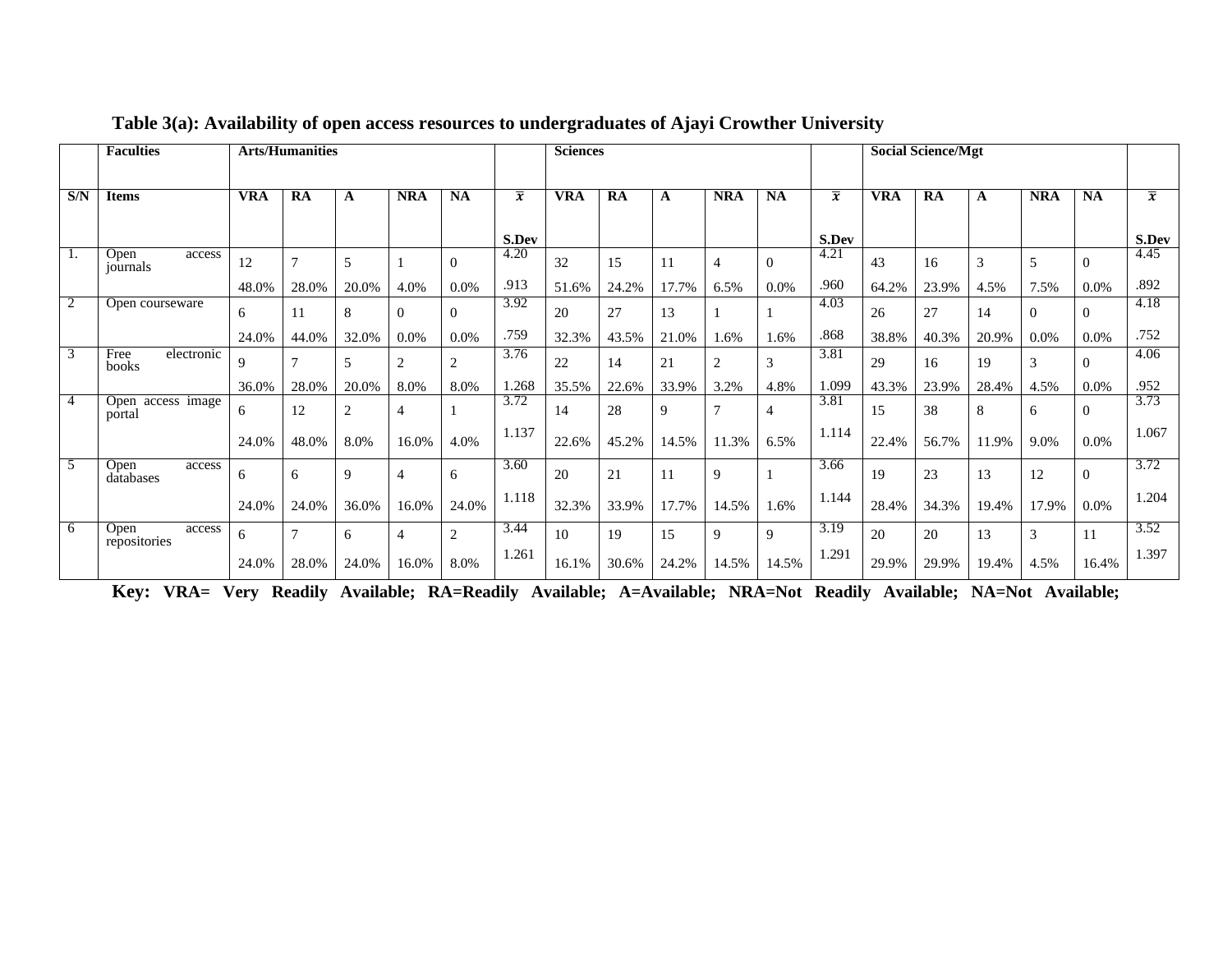|                | <b>Faculties</b>               | <b>Arts/Humanities</b> |                |                |          |                |                | <b>Sciences</b> |              |                |                |                |                |             | <b>Social Science/Mgt</b> |                |                |                |                |
|----------------|--------------------------------|------------------------|----------------|----------------|----------|----------------|----------------|-----------------|--------------|----------------|----------------|----------------|----------------|-------------|---------------------------|----------------|----------------|----------------|----------------|
| S/N            | <b>Items</b>                   | VRA                    | RA             | A              | NRA      | <b>NA</b>      | $\overline{x}$ | VRA             | RA           | A              | <b>NRA</b>     | <b>NA</b>      | $\overline{x}$ | VRA         | RA                        | A              | <b>NRA</b>     | <b>NA</b>      | $\overline{x}$ |
|                |                                |                        |                |                |          |                | S.Dev          |                 |              |                |                |                | S.Dev          |             |                           |                |                |                | S.Dev          |
| 1.             | Open<br>access<br>journals     | 13                     | 5              |                |          | $\Omega$       | 4.50           | 13              | 5            |                |                | $\theta$       | 4.50           | 21          | 9                         |                | $\overline{2}$ | $\Omega$       | 4.48           |
|                |                                | 65.0%                  | 25.0%          | 5.0%           | 5.0%     | $0.0\%$        | .827           | 65.0%           | 25.0%        | 5.0%           | 5.0%           | 0.0%           | .827           | 63.6%       | 27.3%                     | 3.0%           | 6.1%           | $0.0\%$        | .834           |
| $\overline{2}$ | Open courseware                | 8                      | 8              | 4              | $\Omega$ | $\Omega$       | 4.20           | 10              | 8            | $\overline{2}$ | $\mathbf{0}$   | $\theta$       | 4.25           | 13          | 13                        | $\overline{7}$ | $\Omega$       | $\Omega$       | 4.18           |
|                |                                | 40.0%                  | 40.0%          | 20.0%          | 0.0%     | 0.0%           | .768           | 50.0%           | 40.0%        | 10.0%          | 0.0%           | 0.0%           | .768           | 39.4%       | 39.4%                     | 21.2%          | $0.0\%$        | 0.0%           | .769           |
| 3              | Free<br>electronic<br>books    | 8                      | 5              | 6              |          | $\overline{0}$ | 4.00           | 8               | 5            | 6              |                | $\theta$       | 4.00           | 13          | 9                         | 10             |                | $\Omega$       | 4.03           |
|                |                                | 40.0%                  | 25.0%          | 30.0%          | 5.0%     | 0.0%           | .973           | 40.0%           | 25.0%        | 30.0%          | 5.0%           | 0.0%           | .973           | 39.4%       | 27.3%                     | 30.3%          | 3.0%           | 0.0%           | .918           |
|                | Open access image<br>portal    | 5                      | 11             | 2              | 2        | $\overline{0}$ | 3.80           | 5               | 11           | $\mathbf{2}$   | $\overline{2}$ | $\overline{0}$ | 3.80           | 7           | 19                        | 3              | 4              | $\overline{0}$ | 3.88           |
|                |                                | 25.0%                  | 55.0%          | 10.0%          | 10.0%    | 0.0%           | 1.056          | 25.0%           | 55.0%        | 10.0%          | 10.0%          | 0.0%           | 1.056          | 21.2%       | 57.6%                     | 9.1%           | 12.1%          | $0.0\%$        | .992           |
| 5              | Open<br>access<br>databases    | 6                      | $\overline{ }$ | $\overline{4}$ | 3        | $\Omega$       | 3.75           |                 | 8            | 3              | $\overline{2}$ | $\theta$       | 3.80           | 10          | 13                        | 6              | 4              | $\Omega$       | 3.67           |
|                |                                | 30.0%                  | 35.0%          | 20.0%          | 15.0%    | 0.0%           | 1.251          | 35.0%           | 40.0%        | 15.0%          | 10.0%          | 0.0%           | 1.222          | 30.3%       | 39.4%                     | 18.2%          | 12.1%          | 0.0%           | 1.267          |
| 6              | Open<br>access<br>repositories | 6                      | 6              | 4              |          | 3              | 3.55           | 6               | $\mathbf{r}$ | 3              |                | 3              | 3.60           | $\mathbf Q$ | 11                        | 6              |                | 6              | 3.48           |
|                |                                | 30.0%                  | 30.0%          | 20.0%          | 5.0%     | 15.0%          | 1.395          | 30.0%           | 35.0%        | 15.0%          | 5.0%           | 15.0%          | 1.385          | 27.3%       | 33.3%                     | 18.2%          | 3.0%           | 18.2%          | 1.417          |

### **Table 3(b): Availability of open access resources to undergraduates of Lead City University**

**Key: VRA= Very Readily Available; RA=Readily Available; A=Available; NRA=Not Readily Available; NA=Not Available;**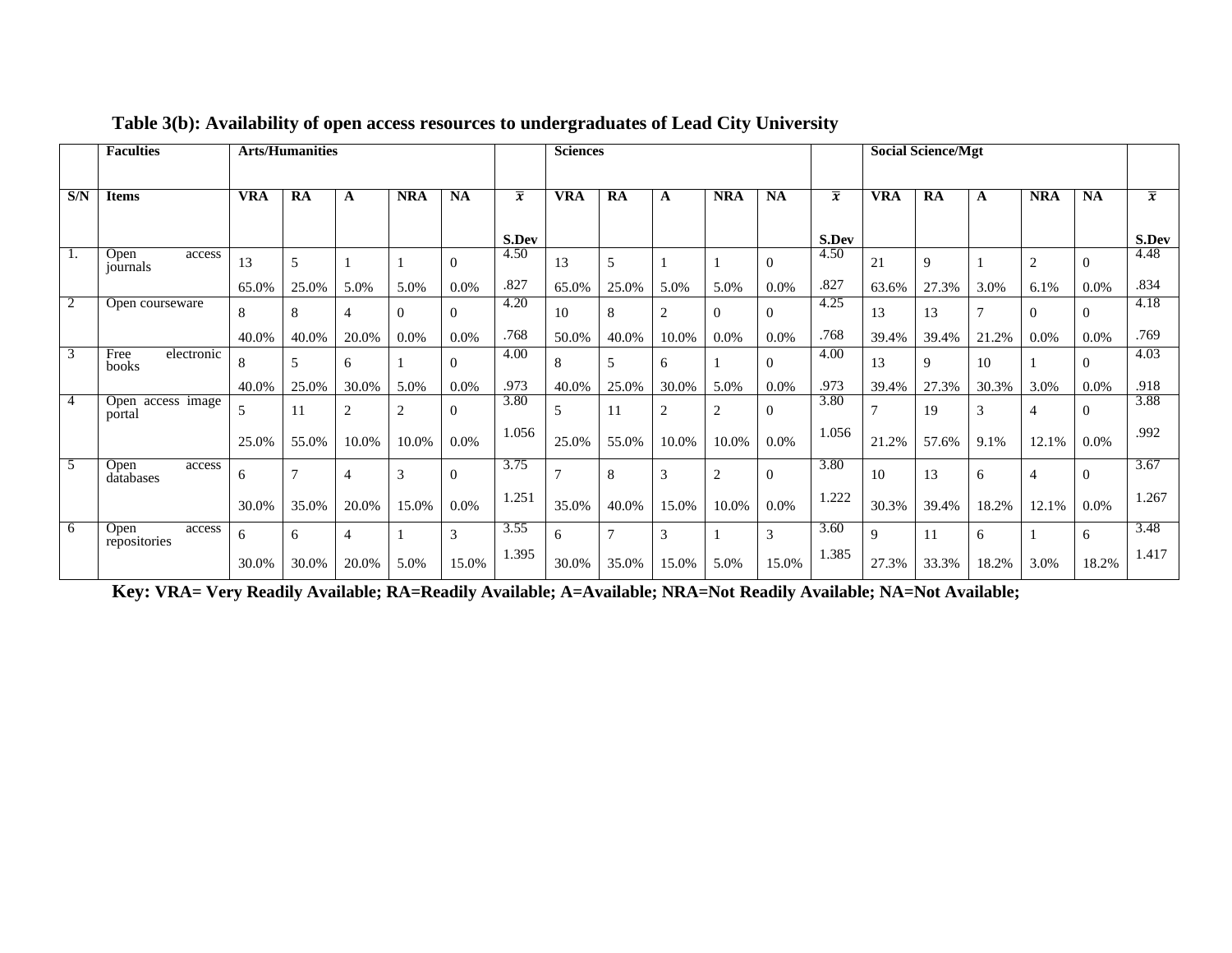|                | <b>Faculties</b>               | <b>Arts/Humanities</b>  |                         |              |                  |                |                | <b>Sciences</b> |                |                        |                         |       |                | <b>Social Science/Mgt</b> |                         |             |                        |       |                |
|----------------|--------------------------------|-------------------------|-------------------------|--------------|------------------|----------------|----------------|-----------------|----------------|------------------------|-------------------------|-------|----------------|---------------------------|-------------------------|-------------|------------------------|-------|----------------|
| S/N            | <b>Items</b>                   | $\overline{\mathbf{D}}$ | $\overline{\textbf{W}}$ | $\mathbf{o}$ | M                | N              | $\overline{x}$ | D               | W              | $\mathbf 0$            | $\overline{\mathbf{M}}$ | N     | $\overline{x}$ | D                         | $\overline{\textbf{W}}$ | $\mathbf 0$ | м                      | N     | $\overline{x}$ |
|                |                                |                         |                         |              |                  |                | S.Dev          |                 |                |                        |                         |       | S.Dev          |                           |                         |             |                        |       | S.Dev          |
| 1.             | Open access journals           | $\overline{4}$          | $\overline{2}$          | 15           | $\Omega$         | $\overline{4}$ | 3.08           | 8               | $\overline{2}$ | 45                     | $\Omega$                |       | 3.06           | $\mathbf Q$               |                         | 43          | 0                      | 11    | 3.00           |
|                |                                | 16.0%                   | 8.0%                    | 60.0%        | 0.0%             | 16.0%          | 1.187          | 12.9%           | 3.2%           | 72.6%                  | 0.0%                    | 11.3% | 1.006          | 13.4%                     | 6.0%                    | 64.2%       | 0.0%                   | 16.4% | 1.128          |
| $\overline{2}$ | Open courseware                | 2                       | $\overline{4}$          | 12           | $\Omega$         | $\tau$         | 2.76           | 10              | 6              | 31                     | $\overline{2}$          | 13    | 2.97           | 13                        | 6                       | 37          | 0                      | 11    | 3.15           |
|                |                                | 8.0%                    | 16.0%                   | 48.0%        | 0.0%             | 28.0%          | 1.268          | 16.1%           | 9.7%           | 50.0%                  | 3.2%                    | 21.0% | 1.280          | 19.4%                     | 9.0%                    | 55.2%       | 0.0%                   | 16.4% | 1.234          |
| 3              | electronic<br>Free<br>books    | 4                       | 4                       | 10           | $\Omega$         | $\overline{7}$ | 2.92           | $\overline{4}$  | 16             | 28                     | $\Omega$                | 14    | 2.94           | $\overline{4}$            | 23                      | 23          | 0                      | 17    | 2.96           |
|                |                                | 16.0%                   | 16.0%                   | 40.0%        | 0.0%             | 28.0%          | 1.412          | 6.5%            | 25.8%          | 45.2%                  | 0.0%                    | 22.6% | 1.199          | 6.0%                      | 34.3%                   | 34.3%       | 0.0%                   | 25.4% | 1.272          |
| $\overline{4}$ | access image<br>Open<br>portal | 3                       | 2                       | 12           |                  | 7              | 2.72           | 12              | 9              | 22                     | 6                       | 13    | 3.02           |                           | 11                      | 27          |                        | 17    | 2.79           |
|                |                                | 12.0%                   | 8.0%                    | 48.0%        | 4.0%             | 28.0%          | 1.308          | 19.4%           | 14.5%          | 35.5%                  | 9.7%                    | 21.0% | 1.373          | 10.4%                     | 16.4%                   | 40.3%       | 7.5%                   | 25.4% | 1.286          |
| .5             | Open<br>access<br>databases    | 6                       | 3                       | 10           |                  | 5              | 3.16           | 16              | 6              | 27                     | 3                       | 10    | 3.24           | 29                        | $\overline{4}$          | 23          | 3                      | 8     | 3.64           |
|                |                                | 24.0%                   | 12.0%                   | 40.0%        | 4.0%             | 20.0%          | 1.405          | 25.8%           | 9.7%           | 43.5%                  | 4.8%                    | 16.1% | 1.339          | 43.3%                     | 6.0%                    | 34.3%       | 4.5%                   | 11.9% | 1.389          |
| 6              | Open<br>access<br>repositories | 3                       | $\overline{4}$          | $\mathbf Q$  | $\boldsymbol{2}$ | $\overline{7}$ | 2.76           | 11              | $\tau$         | 19                     | $\overline{4}$          | 21    | 2.73           | 17                        | $\overline{ }$          | 20          | 8                      | 15    | 3.04           |
|                |                                | 12.0%                   | 16.0%                   | 36.0%        | 8.0%             | 28.0%          | 1.363          | 17.7%           | 11.3%          | 30.6%                  | 6.5%                    | 33.9% | 1.484          | 25.4%                     | 10.4%                   | 29.9%       | 11.9%                  | 22.4% | 1.471          |
|                |                                | $N=25$                  | Weighted mean $= 2.90$  |              |                  |                |                | $N=62$          |                | Weighted mean $= 2.99$ |                         |       |                | $N=67$                    |                         |             | Weighted mean $= 3.10$ |       |                |

# **Table 4(a): Frequency of use of Open access resources by undergraduates in Ajayi Crowther University**

**Key: D= Daily; W=Weekly; O=Occasionally M; =Monthly; N=Never;**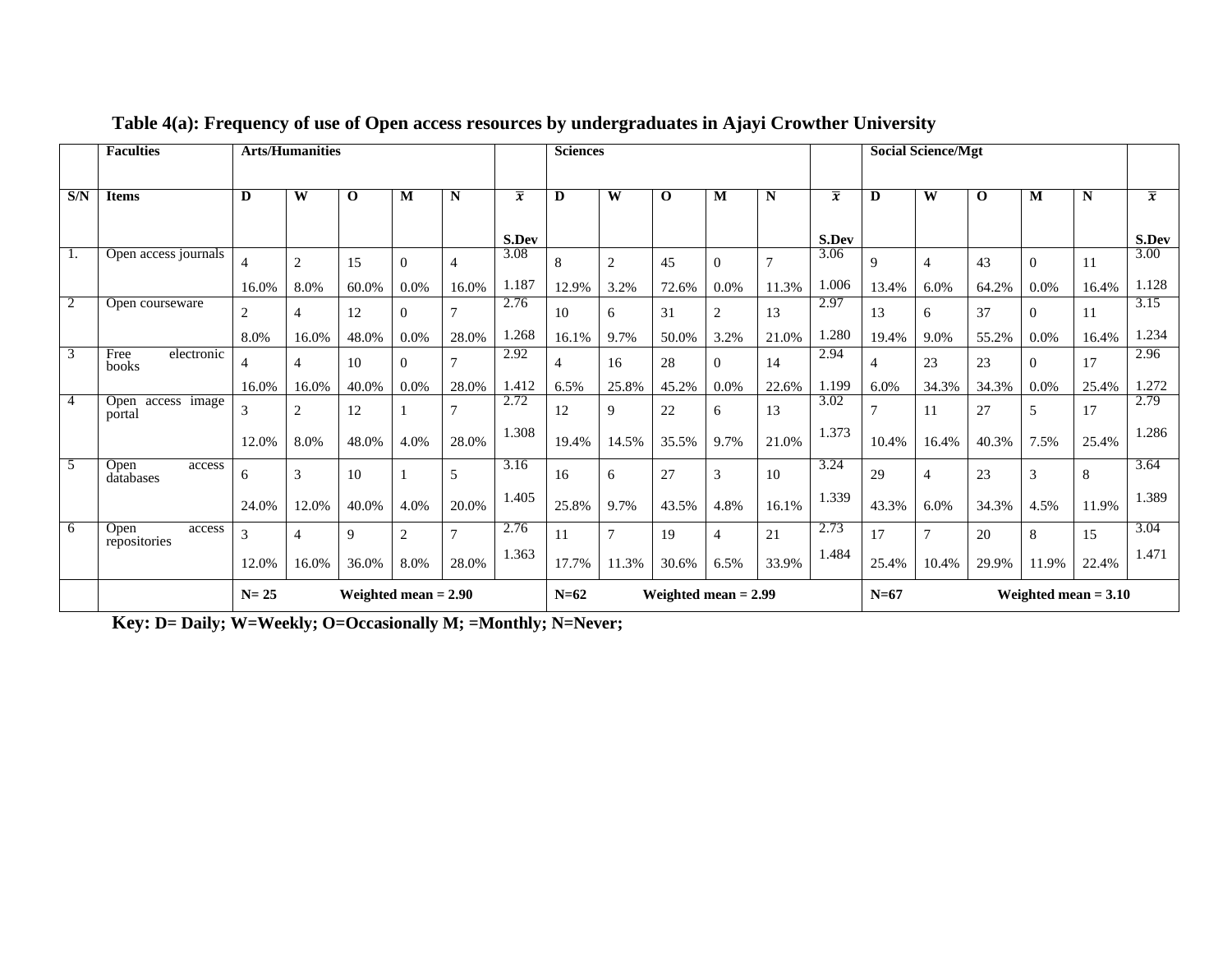|                | <b>Faculties</b>               |                | <b>Arts/Humanities</b> |             |          |                |                | <b>Sciences</b> |                |                |                        |                |                  |                | <b>Social Science/Mgt</b> |              |                        |                |                |
|----------------|--------------------------------|----------------|------------------------|-------------|----------|----------------|----------------|-----------------|----------------|----------------|------------------------|----------------|------------------|----------------|---------------------------|--------------|------------------------|----------------|----------------|
| S/N            | <b>Items</b>                   | D              | W                      | $\mathbf 0$ | M        | N              | $\overline{x}$ | D               | W              | $\mathbf 0$    | M                      | N              | $\overline{x}$   | D              | W                         | $\mathbf{o}$ | м                      | N              | $\overline{x}$ |
|                |                                |                |                        |             |          |                | S.Dev          |                 |                |                |                        |                | S.Dev            |                |                           |              |                        |                | S.Dev          |
| <sup>1.</sup>  | Open<br>access<br>journals     | $\overline{c}$ |                        | 14          | $\Omega$ | 3              | 2.95           | $\overline{2}$  | 3              | 14             | $\theta$               |                | $\overline{3.0}$ | 3              |                           | 22           | 0                      | 4              | 2.97           |
|                |                                | 10.0%          | 5.0%                   | 70.0%       | 0.0%     | 15.0%          | 1.050          | 10.0%           | 15.0%          | 70.0%          | 0.0%                   | 5.0%           | 1.050            | 10.0%          | 3.3%                      | 73.3%        | 0.0%                   | 13.3%          | .999           |
| $\overline{2}$ | Open courseware                | 4              | $\overline{2}$         | 11          | $\Omega$ | 3              | 3.20           | $\overline{4}$  | $\mathfrak{D}$ | 11             | $\Omega$               | 3              | 3.20             |                | $\overline{2}$            | 17           | 0                      | 4              | 3.27           |
|                |                                | 20.0%          | 10.0%                  | 55.0%       | 0.0%     | 15.0%          | 1.240          | 20.0%           | 10.0%          | 55.0%          | 0.0%                   | 15.0%          | 1.240            | 23.3%          | 6.7%                      | 56.7%        | 0.0%                   | 13.3%          | 1.230          |
| 3              | electronic<br>Free<br>books    |                | 6                      | 8           | $\Omega$ | 5              | 2.90           | 5               | 6              | 8              | $\Omega$               |                | 2.95             |                | 10                        | 11           | 0                      | 8              | 2.87           |
|                |                                | 5.0%           | 30.0%                  | 40.0%       | 0.0%     | 25.0%          | 1.252          | 25.0%           | 30.0%          | 40.0%          | 0.0%                   | 5.0%           | 1.252            | 3.3%           | 33.3%                     | 36.7%        | 0.0%                   | 26.7%          | 1.252          |
| $\overline{4}$ | Open access image<br>portal    | $\overline{c}$ | 3                      | 9           |          | 5              | 2.80           | 3               | 3              | 9              |                        | $\overline{2}$ | 2.85             | $\overline{4}$ | 4                         | 12           | 2                      | 8              | 2.80           |
|                |                                | 10.0%          | 15.0%                  | 45.0%       | 5.0%     | 25.0%          | 1.281          | 15.0%           | 15.0%          | 45.0%          | 5.0%                   | 10.0%          | 1.281            | 13.3%          | 13.3%                     | 40.0%        | 6.7%                   | 26.7%          | 1.349          |
| 5              | Open<br>access<br>databases    | 8              |                        | 8           |          | $\mathbf{2}$   | 3.60           | 8               |                | 8              |                        | $\overline{2}$ | 3.60             | 14             |                           | 11           |                        | 3              | 3.73           |
|                |                                | 40.0%          | 5.0%                   | 40.0%       | 5.0%     | 10.0%          | 1.353          | 40.0%           | 5.0%           | 40.0%          | 5.0%                   | 10.0%          | 1.353            | 46.7%          | 3.3%                      | 36.7%        | 3.3%                   | 10.0%          | 1.363          |
| 6              | Open<br>access<br>repositories | 5              | $\overline{2}$         | 7           | 2        | $\overline{4}$ | 3.10           | 5               | $\overline{c}$ | $\overline{7}$ | $\overline{2}$         | $\overline{4}$ | 3.10             | $\overline{7}$ | $\overline{4}$            | 9            | 3                      | $\overline{ }$ | 3.03           |
|                |                                | 25.0%          | 10.0%                  | 35.0%       | 10.0%    | 20.0%          | 1.447          | 25.0%           | 10.0%          | 35.0%          | 10.0%                  | 20.0%          | 1.447            | 23.3%          | 13.3%                     | 30.0%        | 10.0%                  | 23.3%          | 1.474          |
|                |                                | $N=20$         | Weighted mean $= 3.09$ |             |          |                |                | $N=20$          |                |                | Weighted mean $= 3.12$ |                |                  | $N=33$         |                           |              | Weighted mean $= 3.11$ |                |                |

# **Table 4b: Frequency of use of Open access resources by undergraduates in Lead City University**

**Key:D= Daily; W=Weekly; O=Occasionally; M=Monthly; N=Never;**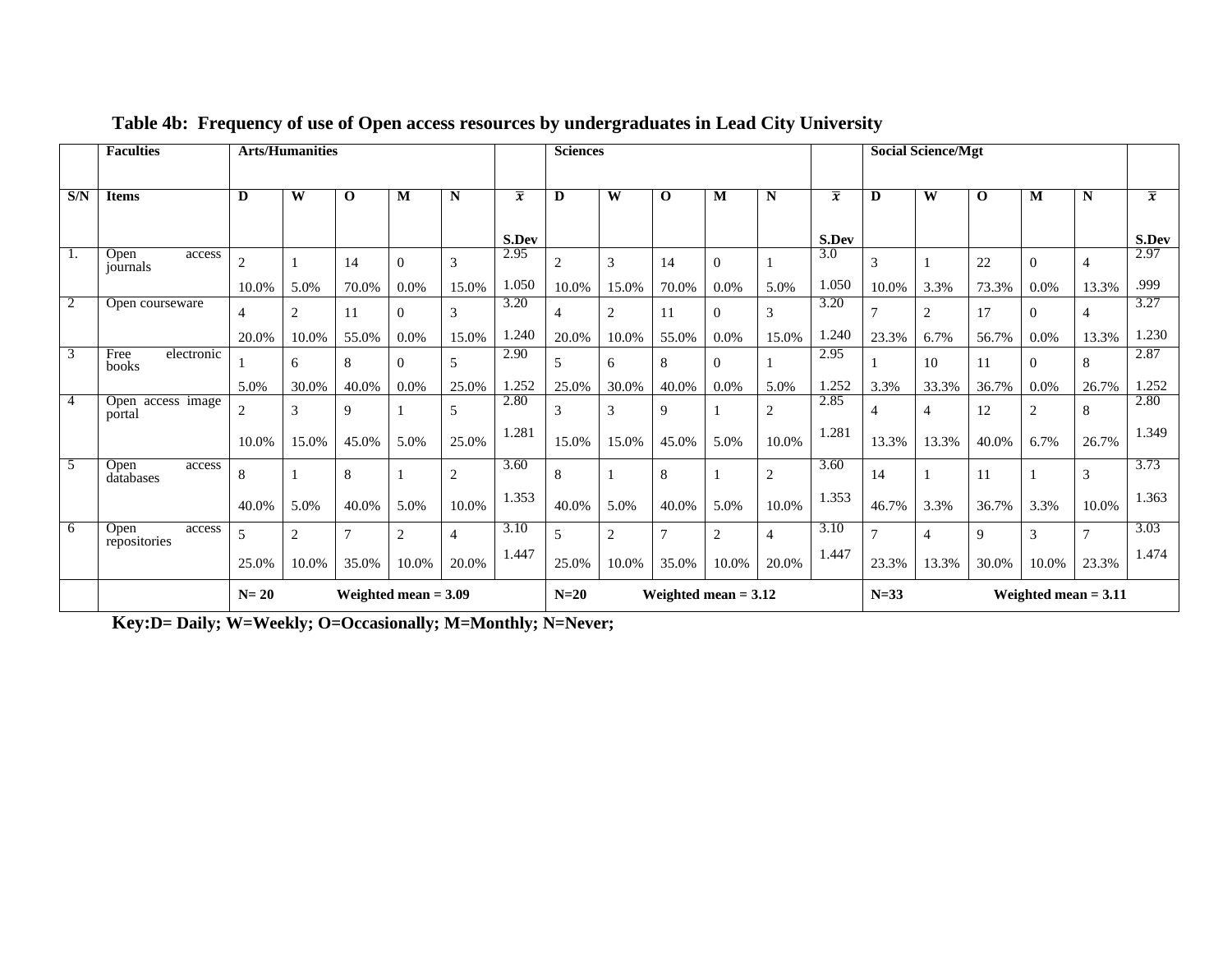|                 |                                                                                                       | <b>Arts/Humanities</b>          |                |                                      |                |                | <b>Sciences</b>                                                   |       |                                    |                |                   |                        | <b>Social Science/Mgt</b> |                 |                                    |                |
|-----------------|-------------------------------------------------------------------------------------------------------|---------------------------------|----------------|--------------------------------------|----------------|----------------|-------------------------------------------------------------------|-------|------------------------------------|----------------|-------------------|------------------------|---------------------------|-----------------|------------------------------------|----------------|
| S/N             | <b>Items</b>                                                                                          | <b>SA</b>                       | A              | D                                    | <b>SD</b>      | $\overline{x}$ | <b>SA</b>                                                         | A     | D                                  | <b>SD</b>      | $\overline{x}$    | $\overline{\text{SA}}$ | A                         | D               | <b>SD</b>                          | $\overline{x}$ |
|                 |                                                                                                       |                                 |                |                                      |                | <b>S.Dev</b>   |                                                                   |       |                                    |                | S.Dev             |                        |                           |                 |                                    | <b>S.Dev</b>   |
| $\overline{1}$  | Inadequate technical infrastructure to support<br>the use of open access resources in<br>universities | 5                               | 7              | 11                                   | $\overline{2}$ | 2.60           | 17                                                                | 28    | 14                                 | 3              | 2.95              | 14                     | 11                        | 31              | 11                                 | 2.42           |
|                 |                                                                                                       | 20.0%                           | 28.0%          | 44.0%                                | 8.0%           | .913           | 27.4%                                                             | 45.2% | 22.6%                              | 4.8%           | .838              | 20.9%                  | 16.4%                     | 46.3%           | 16.4%                              | 1.002          |
| $\overline{2}$  | Insufficient funding to procure modern ICT<br>devices                                                 | 5                               | 8              | 11                                   |                | 2.68           | 19                                                                | 25    | 17                                 |                | 3.00              | 15                     | 11                        | 37              | $\overline{\mathcal{A}}$           | 2.55           |
|                 |                                                                                                       | 20.0%                           | 32.0%          | 44.0%                                | 4.0%           | .852           | 30.6%                                                             | 40.3% | 27.4%                              | 1.6%           | .810              | 22.4%                  | 16.4%                     | 55.2%           | 6.0%                               | .909           |
| $\overline{3}$  | Insufficient digital literacy<br>skills of the<br>undergraduate student                               |                                 | 9              | 6                                    | $\overline{3}$ | 2.80           | 26                                                                | 20    | 9                                  | $\overline{7}$ | 3.05              | 16                     | 23                        | 18              | 10                                 | 2.67           |
|                 |                                                                                                       | 28.0%                           | 36.0%          | 24.0%                                | 12.0%          | 1.000          | 41.9%                                                             | 32.3% | 14.5%                              | 11.3%          | .956              | 23.9%                  | 34.3%                     | 26.9%           | 14.9%                              | 1.006          |
| $\overline{4}$  | Low awareness of the importance of open<br>undergraduate<br>resources<br>among<br>access<br>students  | 9                               | 6              | 6                                    | 4              | 2.80           | 30                                                                | 16    | 8                                  | 8              | $\overline{3.10}$ | 24                     | 13                        | 14              | 16                                 | 2.67           |
|                 |                                                                                                       | 36.0%                           | 24.0%          | 24.0%                                | 16.0%          | 1.118          | 48.4%                                                             | 25.8% | 12.9%                              | 12.9%          | 1.067             | 35.8%                  | 19.4%                     | 20.9%           | 23.9%                              | 1.198          |
| 5               | Limited organisational resources in university                                                        |                                 | 9              | 10                                   |                | 2.72           | 27                                                                | 15    | 18                                 | $\overline{c}$ | 3.08              | 17                     | 3                         | 43              | $\Delta$                           | 2.49           |
|                 |                                                                                                       | 20.0%                           | 36.0%          | 40.0%                                | 4.0%           | .843           | 43.5%                                                             | 24.2% | 29.0%                              | 3.2%           | .929              | 25.4%                  | 4.5%                      | 64.2%           | 6.0%                               | .943           |
| $6\overline{6}$ | Inadequate knowledge to use websites                                                                  | 3                               | 9              | 10                                   | 3              | 2.48           | 6                                                                 | 20    | $\overline{21}$                    | 15             | 2.30              | 3                      | $\overline{23}$           | 26              | 13                                 | 2.25           |
|                 |                                                                                                       | 12.0%                           | 36.0%          | 40.0%                                | 12.0%          | .872           | 9.7%                                                              | 32.3% | 33.9%                              | 24.2%          | .922              | 4.6%                   | 35.4%                     | 40.0%           | 20.0%                              | .830           |
| $\overline{7}$  | Inadequate support of ICT staff in the<br>university                                                  | 11                              | 12             | $\overline{2}$                       | $\Omega$       | 2.36           | $\overline{7}$                                                    | 25    | 21                                 | $\mathbf Q$    | 2.48              | 22                     | 30                        | 13              | $\Omega$                           | 2.14           |
|                 |                                                                                                       | 44.0%                           | 48.0%          | 8.0%                                 | 0.0%           | .638           | 11.3%                                                             | 40.3% | 33.9%                              | 14.5%          | .882              | 33.8%                  | 46.2%                     | 20.0%           | 0.0%                               | .726           |
| $\sqrt{8}$      | Poor internet connectivity                                                                            | 10                              | 11             | $\overline{4}$                       | $\Omega$       | 3.24           | 32                                                                | 18    | $\mathbf{Q}$                       | $\mathcal{R}$  | 3.27              | 28                     | 30                        | 9               | $\Omega$                           | 3.28           |
|                 |                                                                                                       | 40.0%                           | 44.0%          | 16.0%                                | 0.0%           | .723           | 51.6%                                                             | 29.0% | 14.5%                              | 4.8%           | .890              | 41.8%                  | 44.8%                     | 13.4%           | 0.0%                               | .692           |
| $\overline{9}$  | Cost of accessing web portals in high                                                                 | 4                               | 9              | 10                                   | $\overline{c}$ | 2.60           | 15                                                                | 30    | 11                                 | 6              | 2.87              | 11                     | 22                        | 25              | 8                                  | 2.55           |
|                 |                                                                                                       | 16.0%                           | 36.0%          | 40.0%                                | 8.0%           | .866           | 24.2%                                                             | 48.4% | 17.7%                              | 9.7%           | .896              | 16.7%                  | 33.3%                     | 37.9%           | 12.1%                              | .915           |
| 10              | Inadequate time                                                                                       |                                 | $\overline{5}$ | $\overline{10}$                      | $\mathcal{Z}$  | 2.64           | 21                                                                | 15    | 15                                 | 11             | 2.74              | 13                     | $\overline{5}$            | $\overline{34}$ | $\overline{15}$                    | 2.24           |
|                 |                                                                                                       | 28.0%                           | 20.0%          | 40.0%                                | 12.0%          | 1.036          | 33.9%                                                             | 24.2% | 24.2%                              | 17.7%          | 1.115             | 19.4%                  | 7.5%                      | 50.7%           | 22.4%                              | 1.016          |
| -11             | Inconsistent/unreliable electricity supplies                                                          | 8                               | 12             | 5                                    | $\Omega$       | 3.12           | 19                                                                | 28    | 13                                 | 2              | 3.03              | 19                     | 27                        | 21              | $\Omega$                           | 2.97           |
|                 |                                                                                                       | 32.0%<br>48.0%<br>20.0%<br>0.0% |                |                                      |                |                | .726<br>.809<br>3.2%<br>28.4%<br>30.6%<br>45.2%<br>21.0%<br>40.3% |       |                                    |                |                   | 31.3%                  | 0.0%                      | .778            |                                    |                |
|                 |                                                                                                       |                                 |                | $N = 25$ Weighted mean = 2.73(62.2%) |                |                |                                                                   |       | $N=62$ Weighted mean = 2.90(67.3%) |                |                   |                        |                           |                 | $N=67$ Weighted mean = 2.57(51.6%) |                |

# **Table 5a: Challenges to the use of Open Access Resources by undergraduates in Ajayi Crowther University**

**Key: SA=Strongly Agree; A=Agree; D=Disagree; SD=Strongly Disagree**